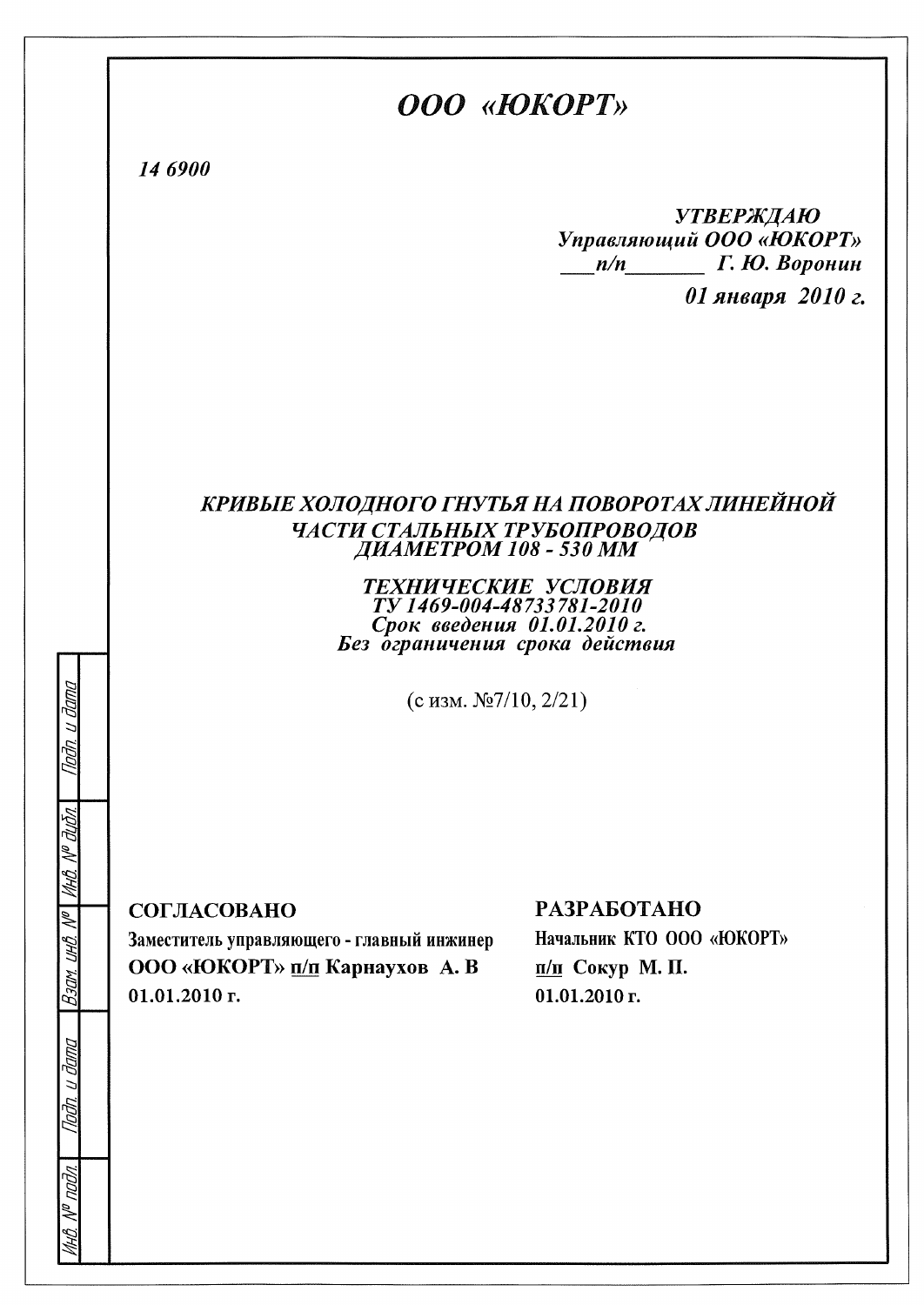|                      | OOO «ЮКОРТ»                                                                                                                                                                                                                                                              |
|----------------------|--------------------------------------------------------------------------------------------------------------------------------------------------------------------------------------------------------------------------------------------------------------------------|
|                      | 14 6900                                                                                                                                                                                                                                                                  |
|                      | <b>УТВЕРЖДАЮ</b><br>Управляющий ООО «ЮКОРТ»<br>$\Gamma$ . Ю. Воронин<br>$01$ $01$ $2010$ r.                                                                                                                                                                              |
|                      | КРИВЫЕ ХОЛОДНОГО ГНУТЬЯ НА ПОВОРОТАХ ЛИНЕЙНОЙ<br>ЧАСТИ СТАЛЬНЫХ ТРУБОПРОВОДОВ<br>ДИАМЕТРОМ 108 - 530 ММ<br>ТЕХНИЧЕСКИЕ УСЛОВИЯ<br>TY 1469-004-48733781-2010<br>Срок введения $\mathcal{O}l_{\bullet}$ $\mathcal{O}l_{\bullet}$ 2010 г.<br>Без ограничения срока действия |
| Ø                    |                                                                                                                                                                                                                                                                          |
| āuōn.                |                                                                                                                                                                                                                                                                          |
| vn.<br>UHB.<br>Взам. | СОГЛАСОВАНО<br>РАЗРАБОДАНО<br>Начальник КТО 000 «ЮКОРТ»<br>Заместитель управляющего - главный инжинер<br>000 «ЮКОРТ»<br>А. В. Карнаухов<br>М. П. Сокур<br>Bom<br>2010 г.<br>01 01<br>2010 г.                                                                             |
| מחום ט מחום          |                                                                                                                                                                                                                                                                          |
| падл                 |                                                                                                                                                                                                                                                                          |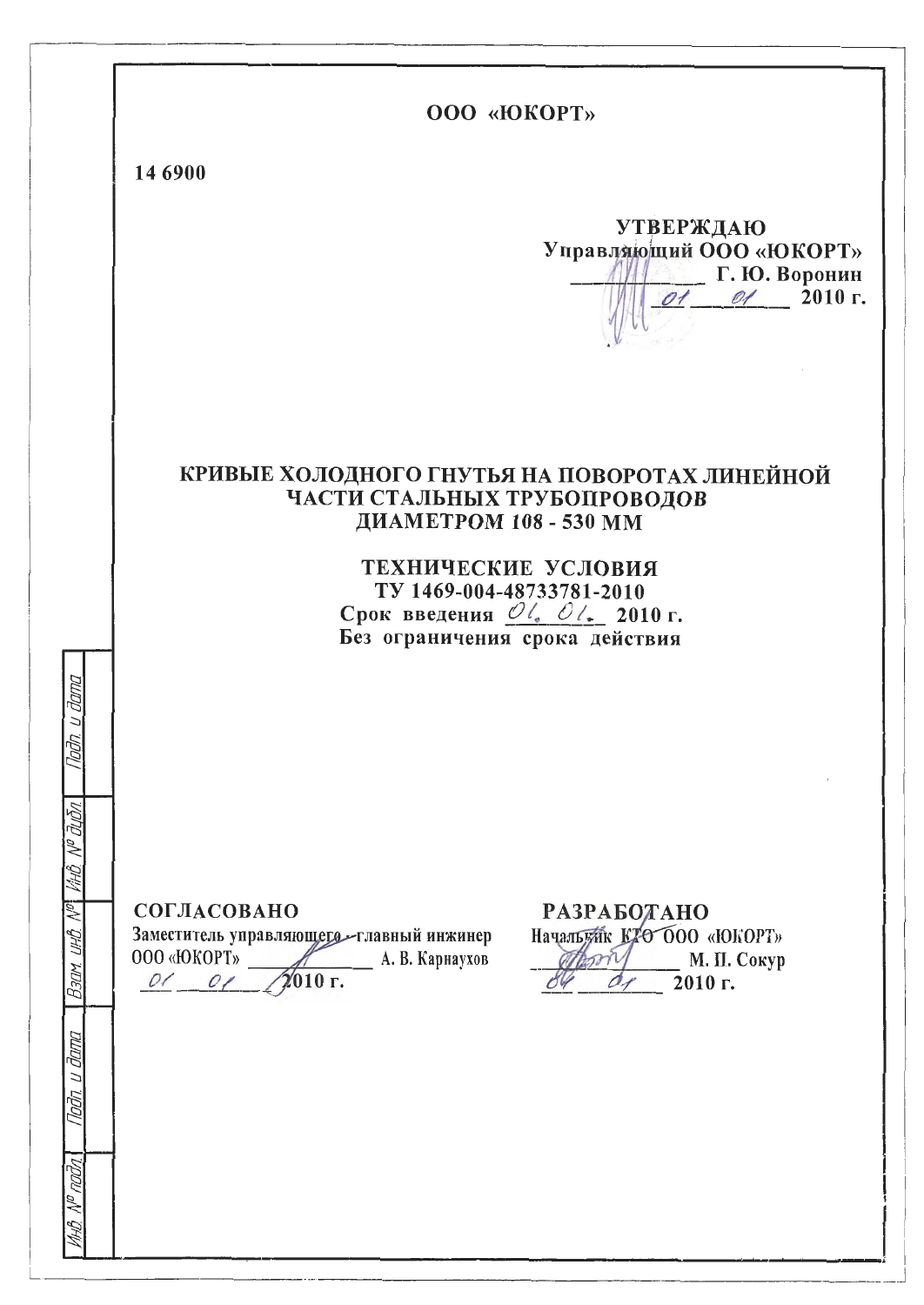Настоящие технические условия распространяются на кривые холодного гнутья (далее по тексту - кривые) предназначенные для выполнения поворотов в вертикальной или горизонтальной плоскости линейной части стальных трубопроводов и ответвлений от них, диаметром 108 - 530 мм, изготовляемые на трубогибочном оборудовании способом поперечной гибки стальных труб в холодном состоянии.

Кривые предназначены для строительства трубопроводов систем сбора нефти и газа, систем поддержания пластового давления, магистральных трубопроводов. Кривые могут быть изготовлены с противокоррозионным покрытием - с наружным, с внутренним и наружным, только с внутренним, либо без противокоррозионного покрытия.

Кривые без покрытия, с наружным, с внутренним и наружным, только с внутренним антикоррозионным покрытием, выпускаемые по настоящим техническим условиям, изготавливают следующей номенклатуры:

- кривые из одной трубы, диаметром 108 - 530 мм.

Пример условного обозначения кривых:

примен

Tenh

 $\eta$ 

 $\frac{1}{\sqrt{2}}$ 

NO AINA

 $\overline{M\mu A}$ 

 $\sqrt{2}$ 

 $\frac{3}{10}$ 

**KASIM** 

- кривая холодного гнутья, угол гибки 12°, изготовлена из трубы бесшовной горячедеформированной, без покрытия, диаметр трубы 219 мм, толщина стенки трубы 10 мм, труба изготовлена по техническим условиям ТУ 1317-214-0147016-02, марка стали трубы 20А, кривая изготовлена по ТУ 1469-004-48733781-2010:

КХГ. 12°. труба Б/Ш Г/Д 219.10-ТУ 1317-214-0147016-02-20А TV 1469-004-48733781-2010;

- кривая холодного гнутья, угол гибки 6°, изготовлена из трубы электросварной, с наружным антикоррозионным покрытием, диаметр трубы 530 мм, толщина стенки трубы 10 мм, труба изготовлена по техническим условиям ТУ14-158-117-99, марка стали трубы 09ГСФ, труба с антикоррозионным наружным двухслойным полиэтиленовым покрытием изготовленным по

ТУ 1390-008-01297858-02, кривая изготовлена по ТУ 1469-004-48733781-2010: КХГ. 6°. труба Э/СВ АНТК/П Н 530. 10-ТУ14-158-117-99-09ГСФ 2сл. TV 1390-008-01297858-02 TV 1469-004-48733781-2010;

- кривая холодного гнутья, угол гибки 9°, изготовлена из трубы электросварной, с внутренним и наружным антикоррозионным покрытием, диаметр трубы 530 мм, толщина стенки трубы 10 мм, труба изготовлена по техническим условиям ТУ14-158-117-99, марка стали трубы 09ГСФ, труба с антикоррозионным наружным двухслойным полиэтиленовым покрытием изготовленным по ТУ 1390-008-01297858-02 и внутренним антикоррозионным покрытием изготовленном по ТУ 139000-012-001297858-01, кривая изготовлена по TV 1469-004-48733781-2010:

| <u>togn</u> |                  | N <sup>o</sup> доғим. |  | TV 1469-004-48733781-2010                                  |       |        |          |
|-------------|------------------|-----------------------|--|------------------------------------------------------------|-------|--------|----------|
|             | 'азрад.<br>Too6. | Lockuh<br>Маленкі     |  | КРИВЫЕ ХОЛОДНОГО ГНУТЬЯ НА  <br>  ПОВОРОТАХ ЛИНЕЙНОЙ ЧАСТИ | /ІШП. | /ІШСПТ | Ίι ιςποβ |
| aV<br>hil3. | Н.КОНПО.<br>УтВ. | Рыжкова<br>Карнацхов  |  | СТАЛЬНЫХ ТРУБОПРОВОДОВ<br>ДИАМЕТРОМ 108 - 530 ММ           |       |        |          |
|             |                  |                       |  | Kתחלוחתו וחה                                               |       | Фллмпп |          |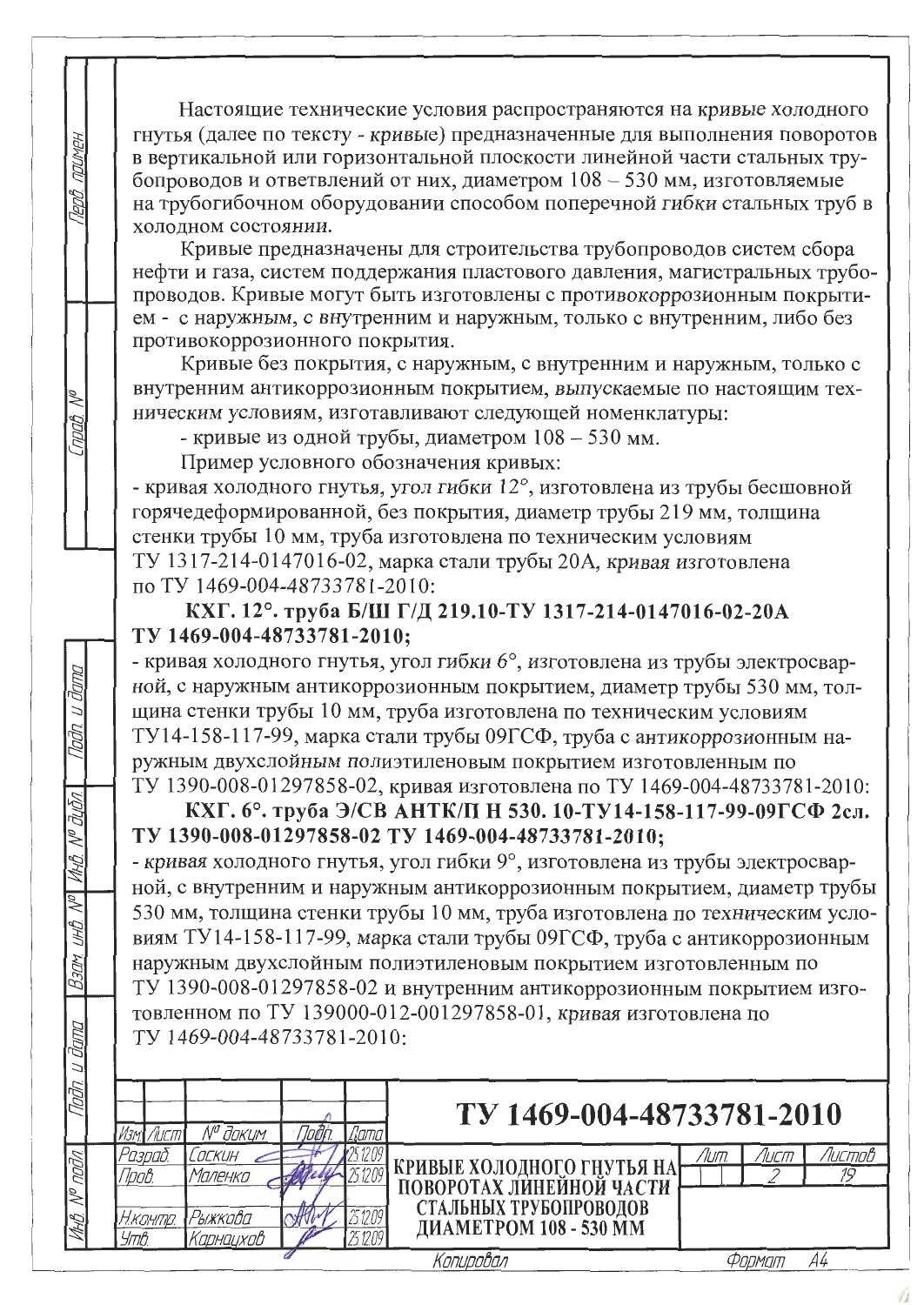0107-18LEEL8t-t00-69t1 A.L

КХГ. 9°. труба Э/СВ АНТК/П ВН 530.10-ТУ 14-158-117-99-09ГСФ 2сл. TV 1390-008-01297858-02 TV 139000-012-001297858-01 TV 1469-004-48733781-2010;

- кривая холодного гнутья, угол гибки 3°, изготовлена из трубы бесшовной горячедеформированной, с внутренним антикоррозионным покрытием, диаметр трубы 219 мм, толщина стенки трубы 10 мм, труба изготовлена по техническим условиям ТУ 1317-214-0147016-02, марка стали трубы 20А, труба с внутренним антикоррозионным покрытием изготовленным по

ТУ 139000-012-001297858-01, кривая изготовлена по ТУ 1469-004-48733781-2010: КХГ. 3°. труба Б/Ш Г/Д АНТК/П В 219.10-ТУ 1317-214-0147016-02-20А TV 139000-012-001297858-01 TV 1469-004-48733781-2010.

| こうこん<br>]<br>}<br>}<br>ĺ<br>;<br>);<br>į                            |  |
|---------------------------------------------------------------------|--|
| :<br>;<br>;<br>;<br>l<br>ĺ                                          |  |
| ;<br>;<br>;<br>Ì<br>:<br>נונים<br>- 2021<br>ĺ<br>١                  |  |
| l<br>]<br>]<br>]<br>Ì<br>Ī<br>I<br>ו<br>לו<br>:<br>)<br>)<br>l<br>l |  |
| i<br>:<br>)<br>)<br>i                                               |  |

|           |          |                         |           | /luci<br>TV 1469-004-48733781-2010          |
|-----------|----------|-------------------------|-----------|---------------------------------------------|
| Изм. Лист | № докцм. | Подп.<br>$\sqrt{A}$ ama | Копировал | $\mathcal{J}_{\mathcal{L}}$<br>А4<br>Формат |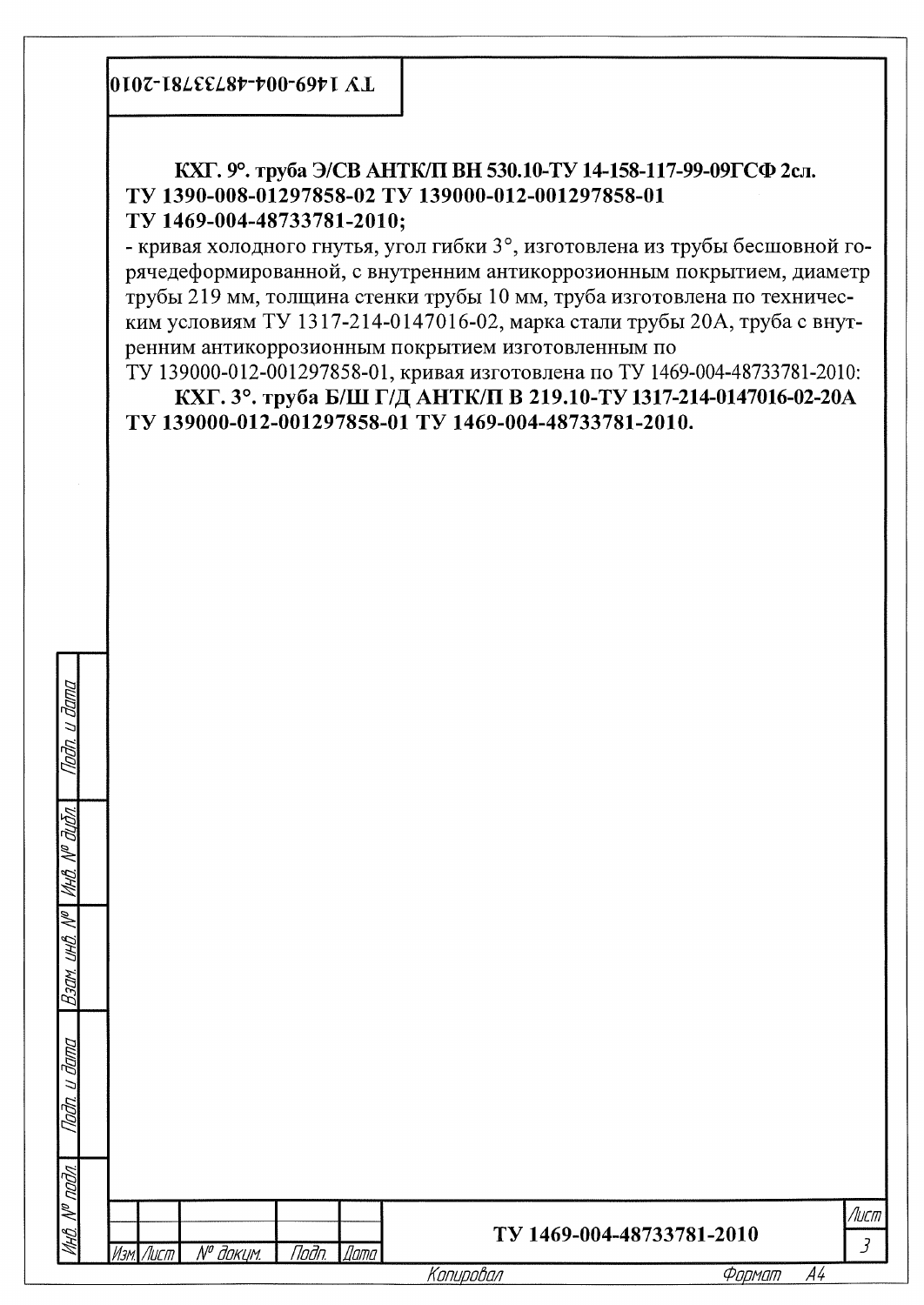האוה

₹

hhili.

No I (Hl)

Вэлм

### 1 Технические требования

1.1 Основные размеры и параметры

1.1.1 Наружный диаметр, справочная толщина стенок, расчётный унифицированный радиус гибки труб из которых изготавливаются кривые, должны соответсвовать указанным в таблице 1.

Таблица 1 - Основные размеры и параметры кривых

| Наружный диаметр<br>труб,<br>MM    | Справочная<br>толщина<br>стенки<br>труб, мм | Расчётный<br>унифицированный<br>радиус гибки,<br>M | Максимальный<br>угол гибки для<br>кривых,<br>градус |
|------------------------------------|---------------------------------------------|----------------------------------------------------|-----------------------------------------------------|
| 1 От 108 до 273<br>включительно    | $4 - 16$                                    | 15                                                 | 27                                                  |
| 2 До 273<br>включительно           | $18 - 22$                                   | 15                                                 | 15                                                  |
| 3 От 325 по 377<br>включительно    | $6 - 16$                                    | 15                                                 | 27                                                  |
| 4 От 325 по 377<br>включительно    | $18 - 22$                                   | 15                                                 | 15                                                  |
| 5 Свыше 377 по 426<br>включительно | $6 - 18$                                    | 20                                                 | 21                                                  |
| 6Свыше 426 по 530<br>включительно  | $5,5 - 12$                                  | 25                                                 | 18                                                  |

1.1.2 При изготовлении кривых угол гибки должен приниматься кратным одному градусу.

Отклонения от величины угла гибки кривых не должны превышать  $± 1$  градус 20 минут ( $± 1,33$ °).

| <b>Jana</b><br>$\overline{a}$<br>Tadn.    |           |          |                     |             |                           |        |    |             |
|-------------------------------------------|-----------|----------|---------------------|-------------|---------------------------|--------|----|-------------|
| nodn.                                     |           |          |                     |             |                           |        |    |             |
| $\overline{\mathscr{L}}$<br>ИН <u>Й</u> . | Изм. Лист | № докум. | <i><b>Nodn.</b></i> | <b>Dama</b> | TV 1469-004-48733781-2010 |        |    | Лист  <br>4 |
|                                           |           |          |                     |             | Копировал                 | Формат | A4 |             |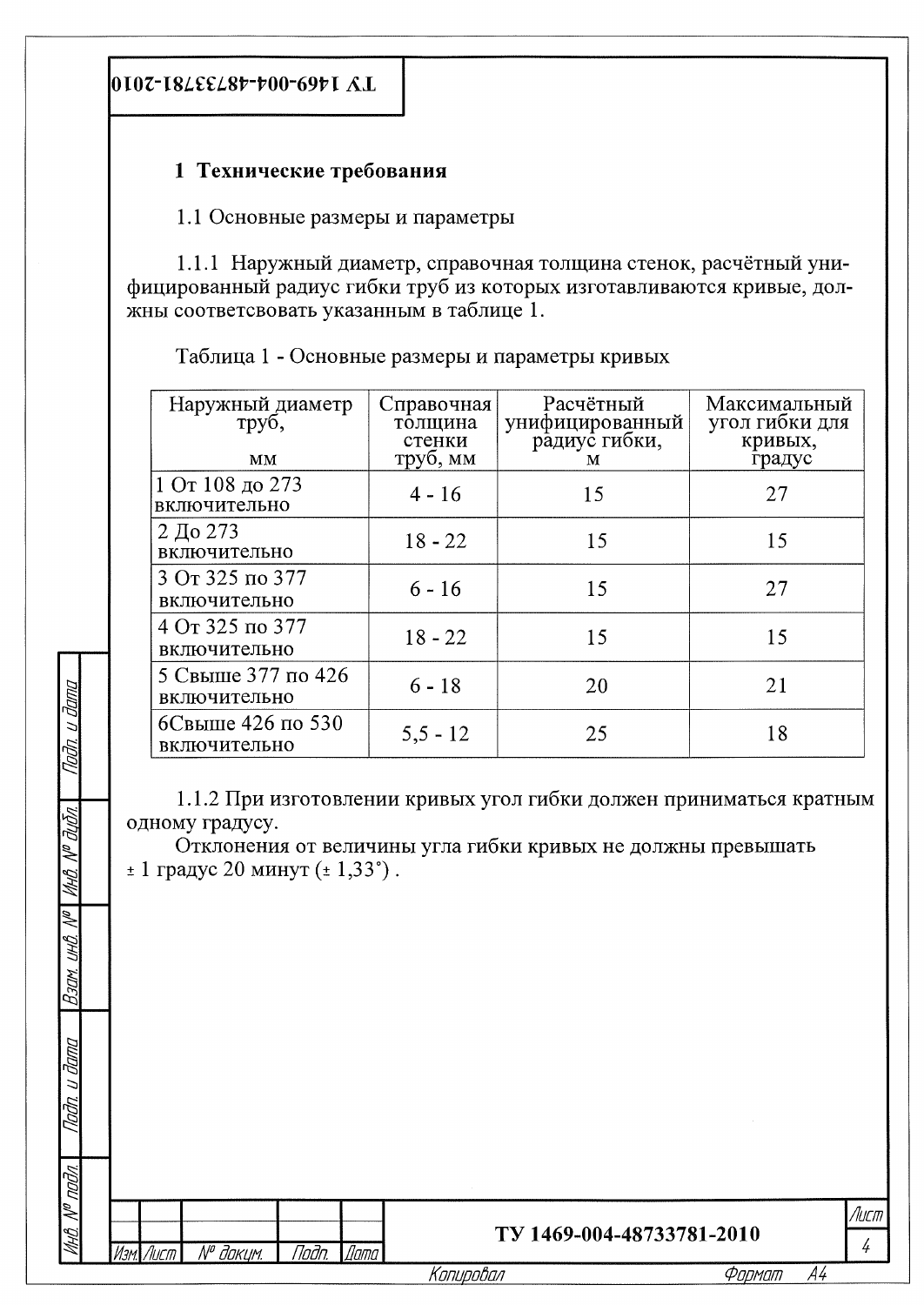0107-18Δεελ84-400-6941 Α.Ι.

**Janna** 

 $\overline{a}$ 

Tada

dutn.

S

ViHA

ÑΣ

(IHI)

Bam

**Jana** 

1.2 Технические требования к изготовлению кривых

1.2.1 Кривые должны изготавливаться в соответствии с требованиями настоящих технических требований.

1.2.2 Кривые следует изготавливать из стальных бесшовных труб диаметром 108 - 426 мм и из прямошовных труб диаметром 108 - 530 мм по техническим условиям, утверждённым в установленном порядке.

1.2.3 Предельные отклонения по толщине стенки кривых должны соответствовать допускам на толщину стенки труб, из которых изготавливаются эти кривые.

1.2.4 При гибке прямошовной трубы продольный сварной шов должен располагаться в нейтральной плоскости, материал стенки в которой при гибке воспринимает минимальные нагрузки.

Отклонение продольного сварного шва труб от нейтральной плоскости не должно превышать 1/15 диаметра кривой.

1.2.5 При изготовлении кривых из труб с поперечным сварным швом участки длиной не менее 0,5 диаметра трубы около поперечного сварного шва не должны подвергаться гибке.

1.2.6 Минимальный радиус гибки на любом участке гнутой части кривой должен быть не менее 40 диаметров трубы.

1.2.7 Гибка кривых производится в цеховых условиях при положительной температуре окружающего воздуха.

1.2.8 По показателям внешнего вида кривые должны соотвествовать требованиям нормативно-технической документации на прямые трубы, из которых изготавливаются эти кривые.

Вставки, заплаты и наварка металла в месте повреждения кривой запрешаются.

Кривые не должны иметь трещин, рванин, расслоений и закатов. Высота гофр на кривых не должна превышать толщину стенки и не должна быть более 10 мм.

1.2.9 Длина кривой должна быть равна длине трубы, из которой изготавливается кривая, но не менее 8,0 и не более 12,0 метров.

1.2.10 Допуски на овальность кривых должны соответствовать:

- по торцам - требованиям нормативно-технической документации на прямые трубы, из которых изготавливаются эти кривые;

- изогнутой части кривой - не более 2,5 % диаметра кривой, в соответствии со СНиП III-42 (п.4.47).

1.2.11 Торцы кривых должны иметь фаски под сварку в соответствии с требованиями нормативно-технической документации на трубы, из которых изготовлены эти кривые.

| ۱⊬    |      |                        |       |      |                           |        |    |        |
|-------|------|------------------------|-------|------|---------------------------|--------|----|--------|
| l 9   |      |                        |       |      |                           |        |    | /ІИСПТ |
| l a~i | Изм. | $\Lambda$ /0<br>доким. | Toðn. | Дата | TV 1469-004-48733781-2010 |        |    |        |
|       |      |                        |       |      | Knnunnhnn                 | Фапмат | АΔ |        |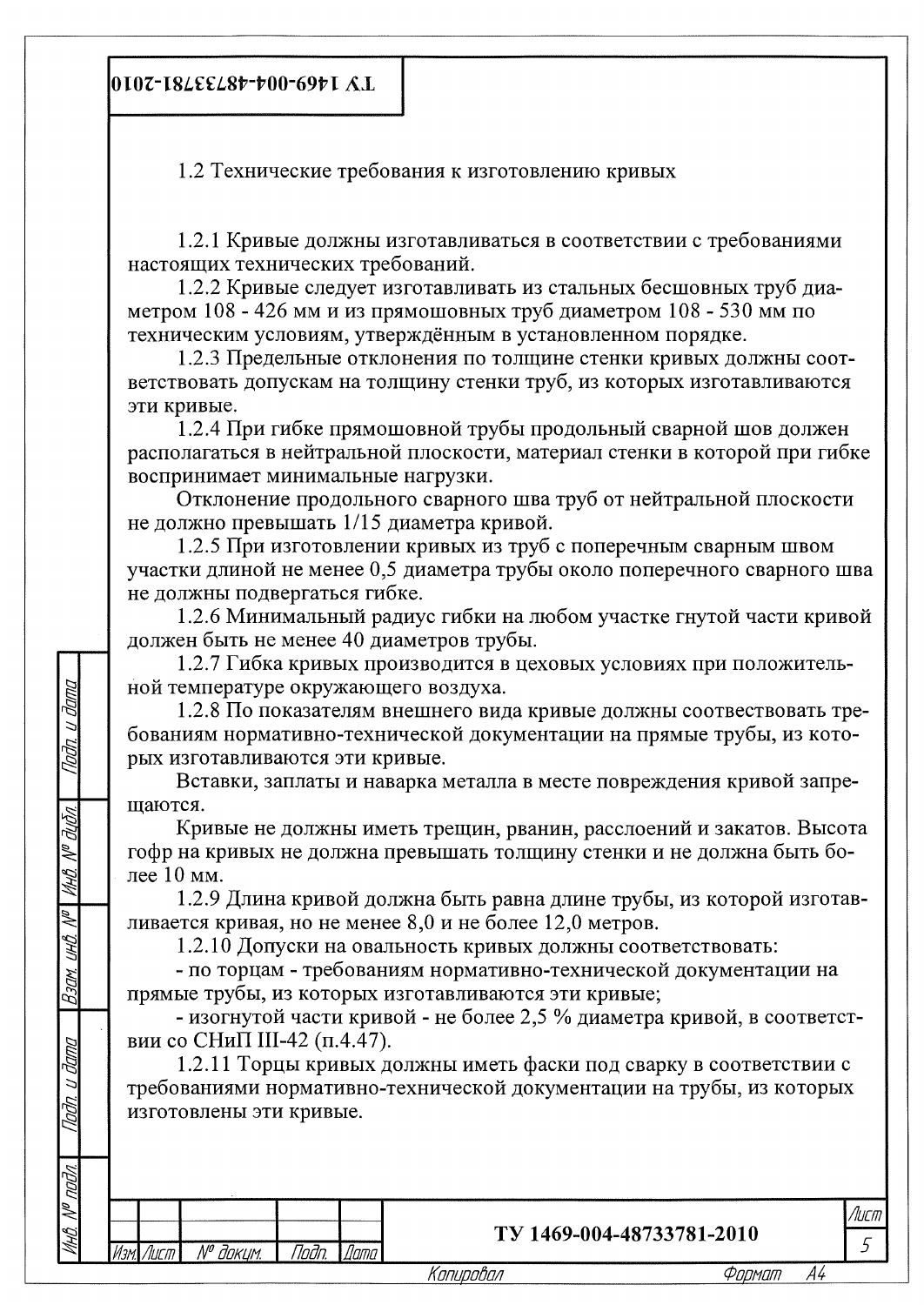0107-184EE487-700-6971 A.L

1.3 Маркировка кривых

1.3.1 Каждую кривую трубопровода изготовитель принимает отдельно на соответствие кривой требованиям настоящих технических условий с выдачей сертификата качества на единичное изделие или партию.

1.3.2 Маркировка должна наносится на наружной цилиндрической поверхности кривой контрастной краской, специальными маркерами и другими, не повреждающими изоляционные покрытия кривых способами, обеспечивающими сохранность маркировки при транспортировке и хранении.

1.3.3 Маркировка должна быть четкой, легко читаемой, с высотой шрифта не менее 10 мм.

1.3.4 Для обеспечения сохранности маркировки в процессе сварочных и изоляционных работ в трассовых условиях, а также точной идентификации изделий ООО «ЮКОРТ» при возможных авариях трубопроводов, маркировать кривые трубопроводов следует на расстоянии 300±50 мм от каждого торна излелия.

1.3.5 Текст маркировки должен наносится в следующем порядке и содержать:

- порядковый номер кривой или её заводской номер партии;

- номер заказа на изготовление кривой;

- название предприятия заказчика;

- полное название изделия, присвоенное ПТО ООО «ЮКОРТ», включающее условное обозначение (по нормативной документации), основными размерами, трубой - тип (бесшовная, электросварная), диаметр, толщина стенки, марка стали трубы, ТУ или ГОСТ на трубу, антикоррозионное покрытие (внутреннее, наружное), ТУ на покрытие, ТУ на кривую;

- наименование предприятия-изготовителя: ООО «ЮКОРТ»;

- число, месяц и год изготовления.

 $\breve\prec$ Viriti

 $\frac{1}{2}$ (HK)

|                                 | Изм. Лист | № докцм. | Подп. | $\sqrt{A}$ ama | TV 1469-004-48733781-2010<br>Копировал | Фармат | A4 | 6    |
|---------------------------------|-----------|----------|-------|----------------|----------------------------------------|--------|----|------|
| MHB. N <sup>o</sup>             |           |          |       |                |                                        |        |    | Лист |
| <u>nodn.</u>                    |           |          |       |                |                                        |        |    |      |
| dana<br>$\overline{a}$<br>lodn. |           |          |       |                |                                        |        |    |      |
| <b>NDEF</b>                     |           |          |       |                |                                        |        |    |      |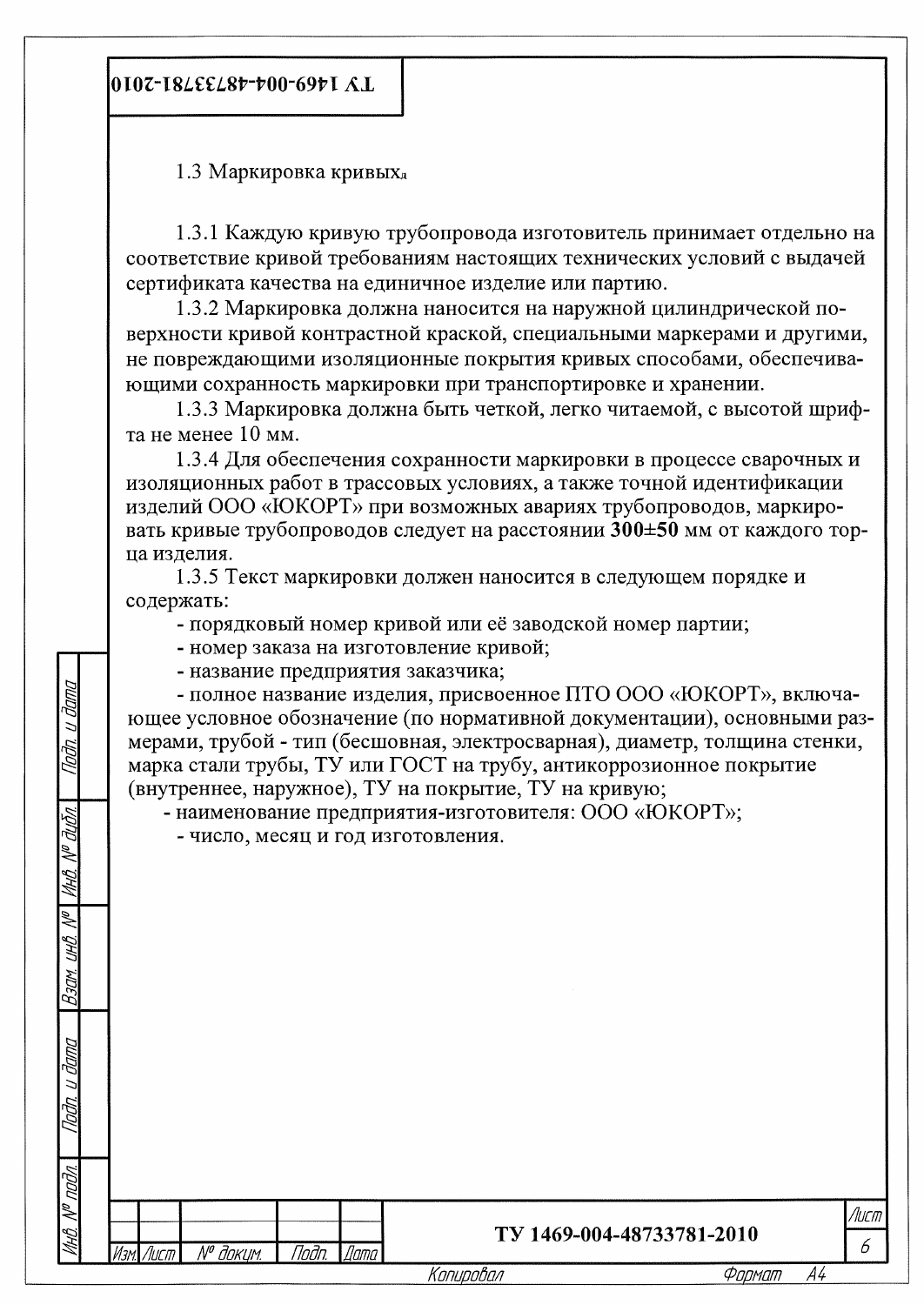0107-18LEEL8b-b00-69b1 A.L

Duwy

#### 2 Требования безопасности

2.1 К выполнению работ по изготовлению кривых допускаются лица не моложе восемнадцати лет, прошедшие медицинское освидетельствование, обучение и сдавшие экзамен в установленном порядке.

2.2 Каждый рабочий при допуске к работе проходит инструктаж по технике безопасности на рабочем месте. Работник расписывается в журнале о проведение инструктажа.

2.3 На рабочих местах вывешиваются четко отпечатанные необходимые правила и инструкции по технике безопасности и промышленной санитарии.

2.4 При выполнении работ по изготовлению кривых работающий персонал обеспечивается спецодеждой и средствами индивидуальной зашиты в соответствии с требованиями ГОСТ 12.3.002 и ГОСТ Р 12.3.052.

2.5 Работы по изготовлению кривых и контроле качества работ должны производятся в соответствии с требованиями техники безопасности установленные СНиП III-42.

2.6 Погрузо-разгрузочные работы, укладку кривых в штабель, а также их транспортирование следует выполнять в соответствии с требованиями СНиП III-42.

### 3 Требования охраны окружающей среды

3.1 Специальные мероприятия для предупреждения вреда окружающей среде, здоровью и генетическому фонду человека при испытании, хранении, транспортировании и эксплуатации кривых должны выполняться в соответствии с настоящими ТУ и требованиями нормативных документов, действующих на территории РФ.

|                              |           |          |              |             | Копировал | Формат                    | A4 |                        |
|------------------------------|-----------|----------|--------------|-------------|-----------|---------------------------|----|------------------------|
| noon.<br>MHO. N <sup>w</sup> | Изм. Лист | № докцм. | <u>Noðn.</u> | <i>Dama</i> |           | TV 1469-004-48733781-2010 |    | Лист<br>$\overline{7}$ |
| <u>van. u dama</u>           |           |          |              |             |           |                           |    |                        |
| ₹<br>ВЭДМ. ИНД.              |           |          |              |             |           |                           |    |                        |
| P<br>₹<br>MHD.               |           |          |              |             |           |                           |    |                        |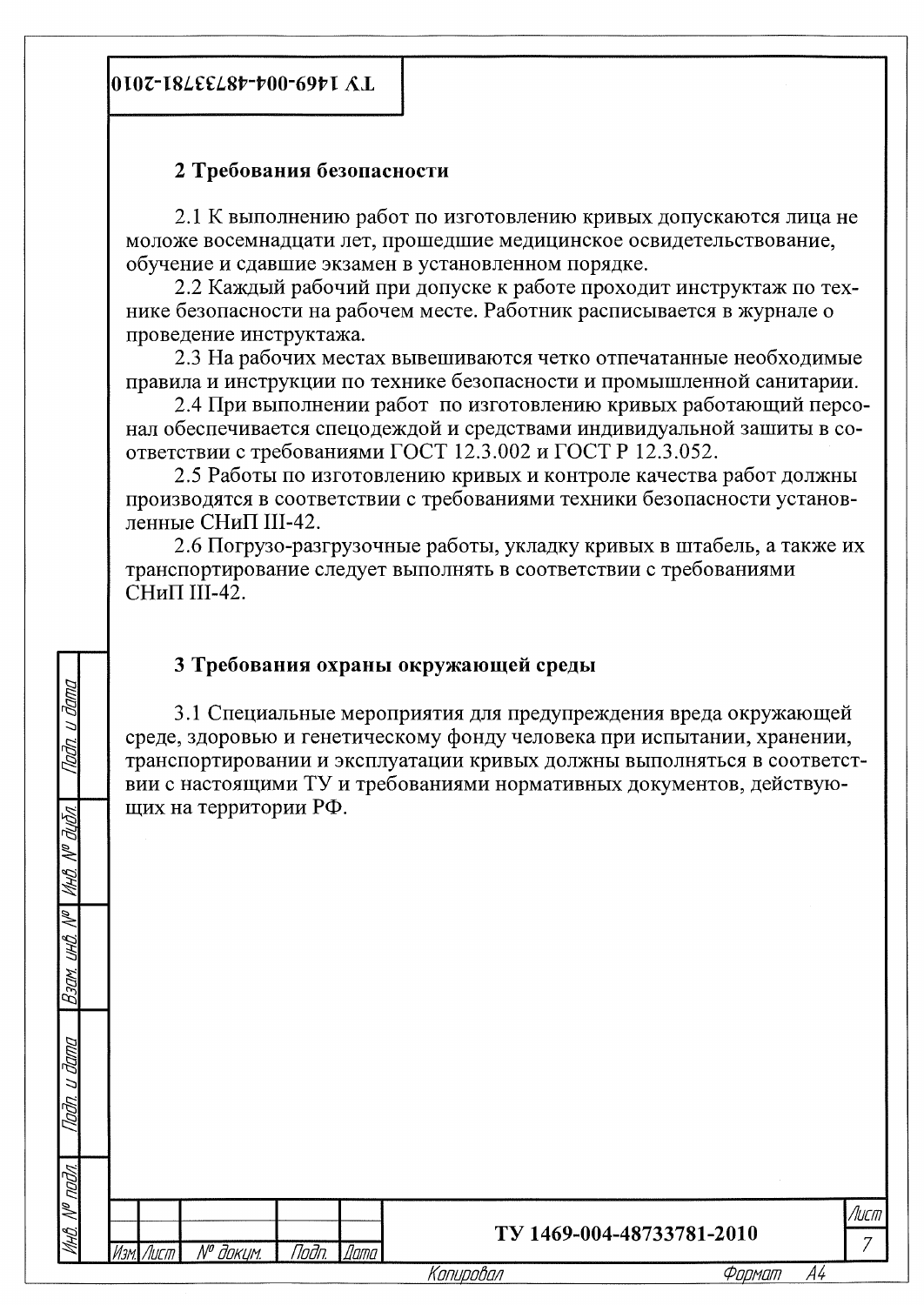### 4 Правила приёмки

4.1 Кривые должны быть приняты службой технического контроля в соответсвии с требованиями настоящего стандарта.

4.2 Кривые предъявляют поштучно, затем они могут быть оформлены единичными изделиями или партиями.

Партия кривых должна состоять из деталей одного вида антикоррозионного покрытия, нанесённого по установившейся технологии, с использованием изоляционных материалов одной марки и одной партии поставки, одинаковым углом гиба.

Количество кривых в партии не должно превышать количества деталей, изготовленных в одну рабочую смену.

4.3 На каждую единичную кривую, кривую из партии деталей или партию кривых служба технического контроля оформляет сертификат (Приложения А, Б, В, Г).

4.4 Контроль качества кривых включает в себя:

- входной контроль труб применяемых для изготовления;

- входной контроль изоляционных покрытий;

- приёмо-сдаточные испытания.

4.5 Входной контроль труб производить в соответствии с ВСН 012 и по нормативно-технической документации на данные трубы.

4.6 Входной контроль применяемых изоляционных покрытий необходимо осуществлять на соответствие нормативным документам на покрытия и соответствие полученным сертификатам качества.

4.7 Приёмо-сдаточные испытания проводят на каждой кривой. При приёмо-сдаточных испытаниях выполняют контроль:

- внешнего вида кривой и внешнего вида покрытия (если есть);

- отклонение продольного сварного шва кривой от нейтральной плоскости (если есть);

- угла гибки кривой;

**Jana** 

hatn

תוווה

 $\frac{1}{2}$ 

VHB.

L

инв

Bam.

Duna

Tadn.

одл.

- высоты гофр на внутренней поверхности кривой;

- овальности прямых концов;

- овальности гнутой части кривой;

- минимального радиуса гибки.

4.8. Данные предприятия-изготовителя труб о химическом составе и механических характеристиках стали труб, а также эквивалент по углероду и величине гарантируемого гидравлического давления труб заносят в документ о качестве кривых.

4.9 В случае неудовлетворительных результатов приёмо-сдаточных испытаний кривые либо бракуются, либо направляются на ремонт.

4.10 Потребитель имеет право производить контрольную проверку соответствия кривой требованиям настоящих технических условий, применяя при этом указанные ниже методы испытаний.

| ∼<br>∼<br>∼ |                             |                           |                                         | _____     | יייי<br>וז שטו י |
|-------------|-----------------------------|---------------------------|-----------------------------------------|-----------|------------------|
| ÚНГ         | <br>$\Lambda^{10}$<br>davum | -<br>Indn<br>ДИШЬ<br>וטטו | AA<br>488801<br>יהו<br>40.<br>ZUIV<br>ັ |           |                  |
|             |                             |                           |                                         | _________ |                  |

Konupoban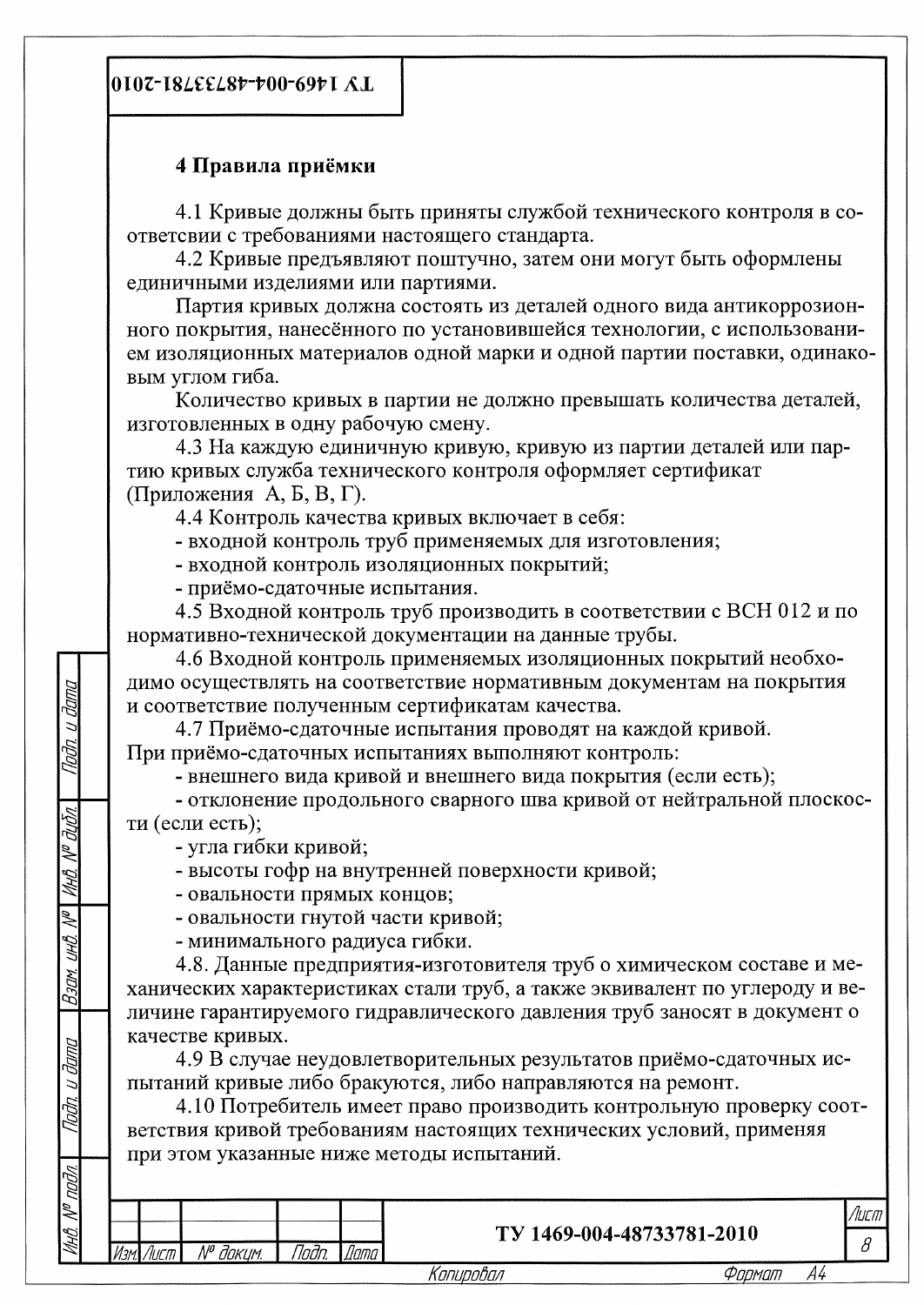0107-18LEEL8Þ-Þ00-69ÞI A.L

#### 5 Методы контроля и испытаний

5.1 Внешний вид кривой подвергают визуальному осмотру на 100% изделий. По показателям внешнего вида кривые должны соотвествовать требованиям нормативно-технической документации на прямые трубы, из которых изготавливаются эти кривые. Вставки, заплаты и наварка металла в месте повреждения кривой запрещаются. Кривые не должны иметь трещин, рванин, расслоений и закатов.

Внешний вид покрытия (при наличии) подвергают визуальному осмотру на 100% изделий. Визуальный осмотр изолированной поверхности кривых производят при освещении не менее 300 люкс, согласно СНиП 23-05, с целью обнаружения видимых дефектов. Дефектом считается:

- пузыри возникающие между телом трубы и покрытием;

- отслоения покрытия от металла трубы;

**Jana** 

 $\overline{a}$ 

hah

N® duān

MHB.

 $\mathscr{N}$ 

инů

Raam.

dana

Toon

Бл

- трещины - сквозные до металла повреждения покрытия;

- царапины - несквозные повреждения покрытия, выводящие за предельные отклонения его по толщине и (или) диэлектрической сплошности;

- вмятины - сквозные или несквозные повреждения покрытия, выводящие его за предельные отклонения по толщине и (или) диэлектрической сплошности; - сдиры - сквозные или несквозные повреждения покрытия, выводящие его за предельные отклонения по толщине и (или) диэлектрической сплошности.

5.2 Отклонение продольного сварного шва кривой от нейтральной плоскости (если есть) измеряют металлической линейкой по перпендикуляру от продольной кромки гибочного ложемента станка до сварного шва.

5.3 Угол гибки кривой проверяют измерительными приборами (поверенными в установленном порядке).

5.4 Высоту гофр измеряют с помощью штангенциркуля и металлической линейки длиной не более 0,3 наружного диаметра трубы, устанавливаемой на ребро по вершинам гофр или одиночной гофры параллельно оси кривой и определяют по величине наибольшего зазора между кривой и нижней образующей линейки.

5.5 Величину овальности прямых концов и гнутой части кривых вычисляют по формуле

 $G = (Dmax - Dmin) / dn \times 100$  (%),

где Dmax - максимальный диаметр, мм;

Dmin - минимальный диаметр, мм;

dн - номинальный диаметр, мм.

Овальность прямых концов кривых проверяют на расстоянии не более 250 мм от торцов изделия по максимальной разности двух взаимно перпендикулярных максимального и минимального диаметров.

Овальность гнутой части измеряют на участках первого и второго гибов, в середине кривой и на участке последнего гиба.

|  | _____            |      | ________                  |  |
|--|------------------|------|---------------------------|--|
|  | 1. IO<br>davu in | Цатс | TV 1469-004-48733781-2010 |  |
|  |                  |      |                           |  |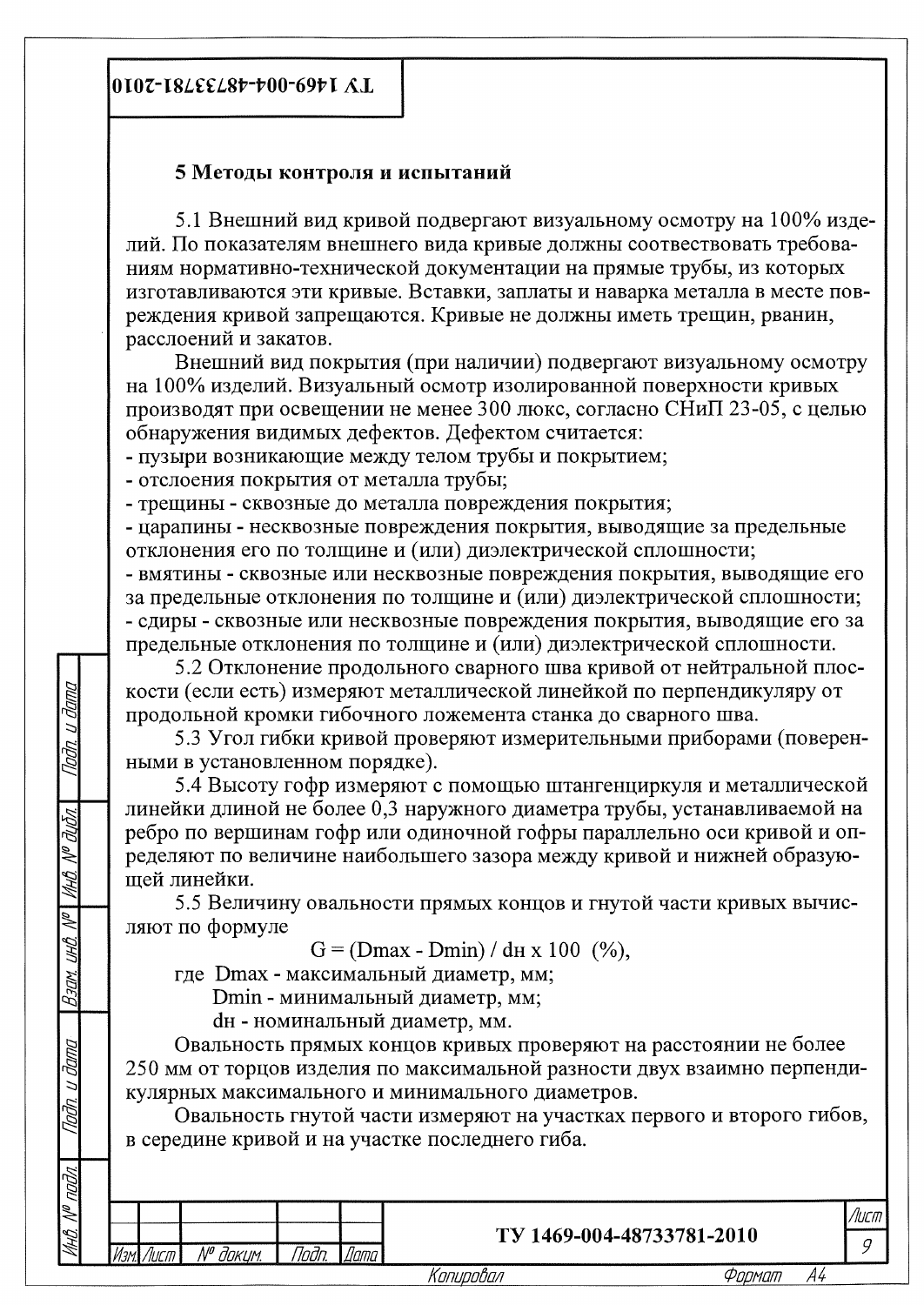0107-18LEEL8b-b00-69b1 A.L

Шаг замера овальности гнутой части отводов должен быть: - для отводов диаметром 108 - 530 мм не более чем 1 м.

Для измерения максимального и минимального диаметров кривых по торцам применяют металлическую линейку, а гнутой части - измерительными приборами (поверенными в установленном порядке).

5.6 Минимально допустимый радиус гибки кривой проверяется по максимальной высоте стрелки от хорды длиной 2000 мм на любом изогнутом участке по внутренней образующей кривой (рис.1) в соответствии с таблицей 2.



Рисунок 1

Таблица 2 - Максимальная высота стрелки

| Наружный диаметр кривой,        | Максимальная высота |
|---------------------------------|---------------------|
| MМ                              | стрелки (ОТ), мм    |
| 1 От 108 до 377 включительно    | 33                  |
| 2 Свыше 377 по 426 включительно | 29                  |
| 3 Свыше 426 по 530 включительно | 24                  |

|         |                       |                                           | Копировал | Формат                    | A4                        |
|---------|-----------------------|-------------------------------------------|-----------|---------------------------|---------------------------|
| ₹<br>ŹА | № докцм.<br>Изм. Лист | <b><i>Dama</i></b><br><i><b>Noðn.</b></i> |           | TV 1469-004-48733781-2010 | $A$ ucm<br>$\mathcal{ID}$ |
|         |                       |                                           |           |                           |                           |
|         |                       |                                           |           |                           |                           |
| n       |                       |                                           |           |                           |                           |
| ЙHЛ     |                       |                                           |           |                           |                           |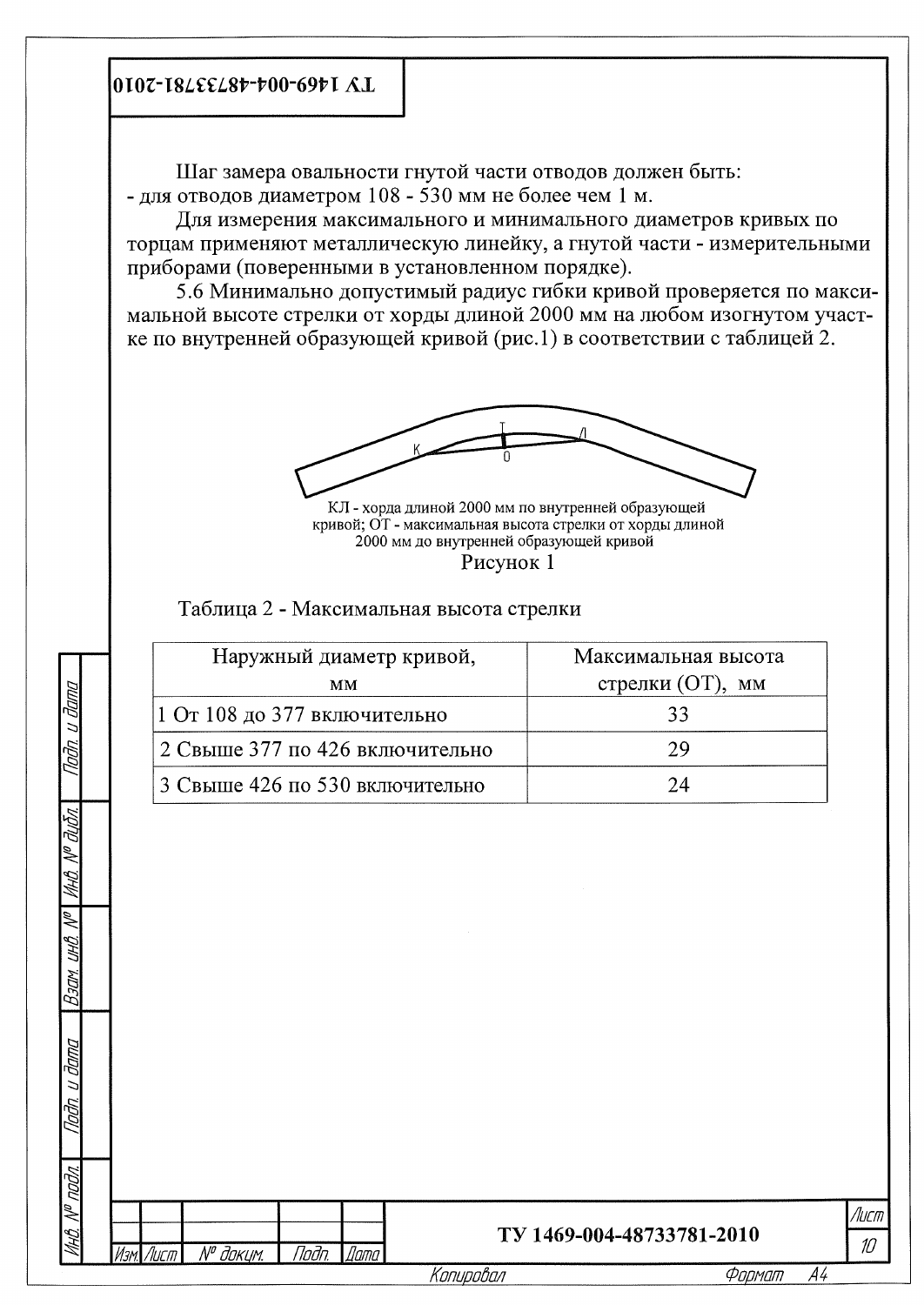0107-182εε28+-+00-69+1 Λ.Ι.

ศิกทศ

hm

חווח ≫ huh

Y (HK)

**Rany.** 

קומט יווע

№ докцм.

Лист

*Noðn* 

*Mamo* 

#### 6 Транспортирование и хранение

6.1 Погрузо-разгрузочные работы должны производиться в условиях, предотвращающих механическое повреждение покрытия. Прямое использование стальных канатов, строп способных привести к повреждению покрытия и торцов деталей не допускается.

6.2 Перевозку изолированных кривых необходимо производить на специальных транспортных средствах, оборудованных специальными приспособлениями, прокладками, исключающими перемещение изделий и повреждение покрытия.

6.3 Транспортирование кривых может осуществляться автомобильным, речным, морским, железнодорожным транспортом. Перевозка деталей железнодорожным транспортом должна осуществляться на открытых платформах или в полувагонах. Размещение и крепление деталей на платформах или в полувагонах производят в соответствии с требованиями "Технических условий погрузки и хранения грузов МПС" и действующей на заводе-изготовителе документацией, согласованной с МПС.

6.4 Изготовленные кривые должны быть рассортированы по величине угла гибки, диаметрам, толщинам стенки и маркам стали и храниться не более чем в два ряда горизонтально относительно поверхности земли.

6.5 Хранение кривых с покрытием не должно приводить к нарушению сплошности покрытия. При длительном хранении кривых с покрытием рекомендуется защищать их от воздействия ультрафиолетового излучения, используя навесы, укрытия или другие подходящие методы.

6.6 Срок хранения кривых не должен превышать одного года. По истечении этого срока кривые проверяют на соответствие требованиям настоящих технических условий.

| TY 1469-004-48733781-2010 |
|---------------------------|
|                           |

 $11$ 

/Іисп

А4 Формат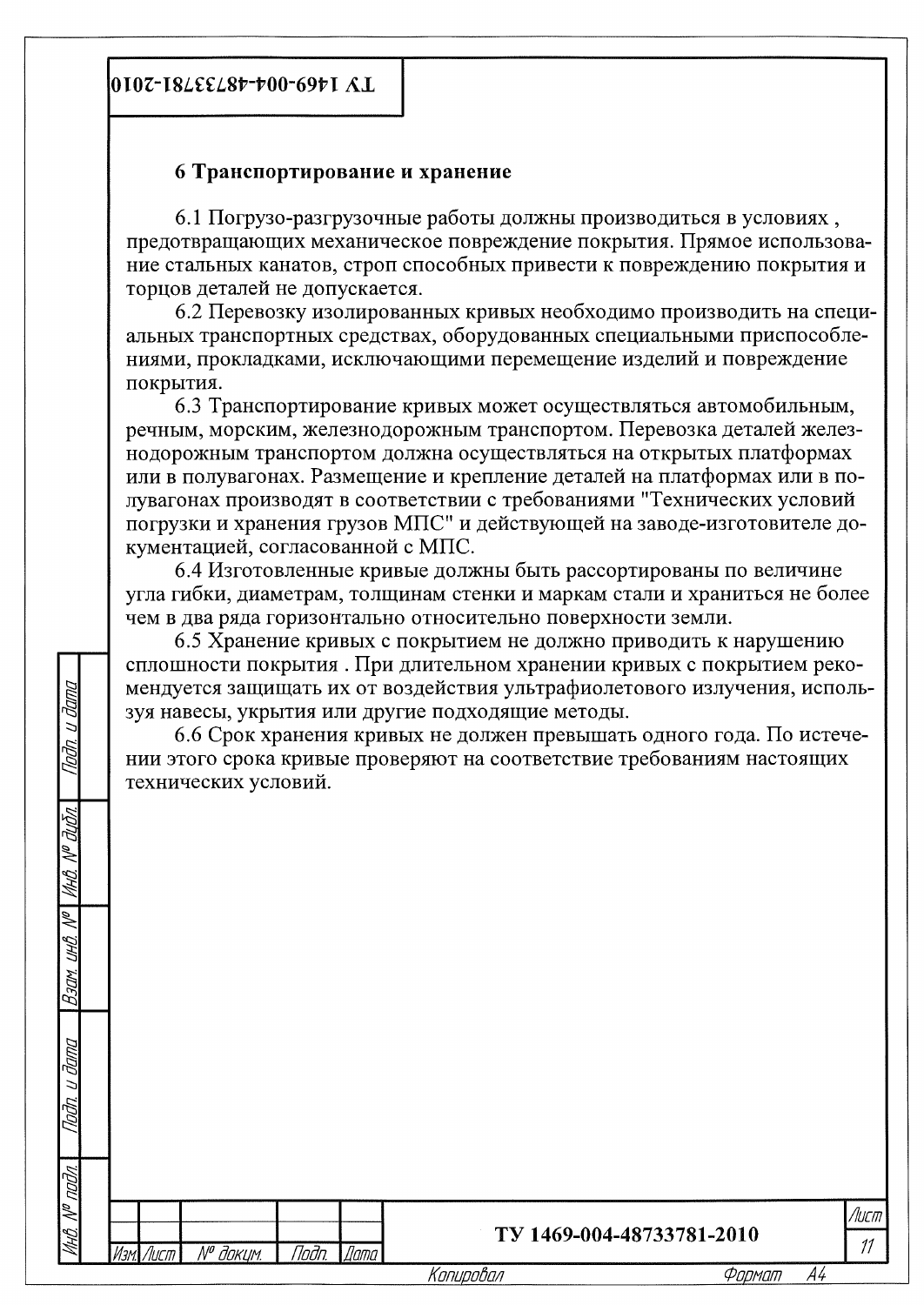#### 7 Указания по эксплуатации

7.1 Установка, монтаж и применение кривых производится в соответстветствии с ВСН 008, ВСН 004 или по другой нормативной документации заказчика.

7.2 При монтаже кривых с внутренним покрытием необходимо предусматривать защиту внутренего сварного стыка и прилегающей зоны по согласованной нормативной документации.

7.3 Обрезка прямых концов кривых при монтаже не допускается.

#### 8 Гарантии изготовителя

nung<br>L

(HK)

**Bam** 

dana

Indin

nnin Z

№ докцм.

Лист

Tloðn.

Nami

Копировал

8.1 Поставщик гарантирует соответствие продукции требованиям настоящих технических условий при соблюдении потребителем условий применения, эксплуатации, транспортирования, хранения и монтажа, предусмотренных нормативной документацией.

8.2 Срок службы покрытия - не менее нормативного срока амортизации трубопроводов.

8.3 Не являются признаками заводского брака царапины и потёртости покрытия, не уменьшающие его толщину менее предельно допустимых значений в соответствии с нормативно-технической документацией на покрытие.

Дефекты покрытия от механических повреждений, полученных при нарушении норм и правил транспортировки кривых с защитным покрытием и при строительстве трубопроводов не являются признаком заводского брака и ремонтируются в трассовых условиях по согласованной нормативной документации.

| TV 1469-004-48733781-2010 |
|---------------------------|
|                           |

Лист  $12<sup>2</sup>$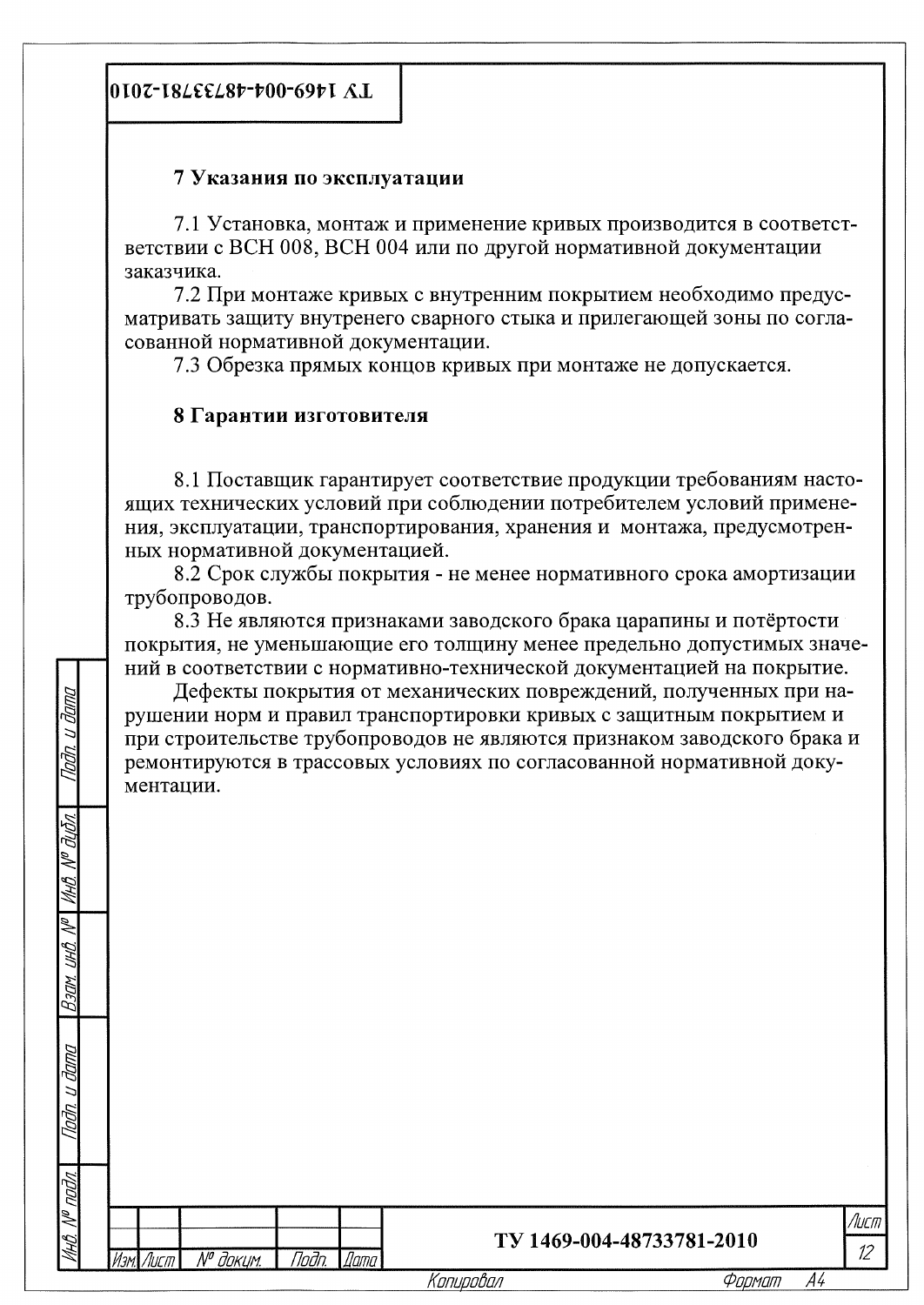|                  |                                                                                                                                                                                           | Приложение А                                                |                                               |                                                   |                            |                                           |  |  |  |  |  |
|------------------|-------------------------------------------------------------------------------------------------------------------------------------------------------------------------------------------|-------------------------------------------------------------|-----------------------------------------------|---------------------------------------------------|----------------------------|-------------------------------------------|--|--|--|--|--|
|                  | Эта проду кция была изготов лена                                                                                                                                                          | рекомендуемое)                                              |                                               |                                                   |                            |                                           |  |  |  |  |  |
|                  | под у правлением, у становленным<br>в системе менеджмента<br>качества, соответствующей<br>требованиям ISO 9001:2008 и<br>ОСТ Р 9001-2008 (за исключением<br>проектирования и разработки). | 628300, РФ, Тюменская обл., ХМ АО-Югра, Нефтеюганский р-он. | <b>OOO</b> «ЮКОРТ»<br>Ст. Островная, промзона | т/факс (3463) 251524; e-mail: yucort@rnservice.ru |                            | <b>SOEPOBOTILHAS</b><br><b>EPTHOMKALL</b> |  |  |  |  |  |
|                  |                                                                                                                                                                                           | СЕРТИФИКАТ №                                                |                                               |                                                   |                            |                                           |  |  |  |  |  |
| Ha               | Кривую холодного гнутья                                                                                                                                                                   | o                                                           | Ø                                             | $\mathbf{x}$<br>- CT.                             |                            |                                           |  |  |  |  |  |
|                  |                                                                                                                                                                                           |                                                             |                                               |                                                   |                            |                                           |  |  |  |  |  |
|                  |                                                                                                                                                                                           | (наименование изделия)                                      |                                               |                                                   |                            |                                           |  |  |  |  |  |
|                  | 1. Наименование предприятия-изготовителя изделия:                                                                                                                                         |                                                             |                                               |                                                   | ООО "ЮКОРТ"                |                                           |  |  |  |  |  |
|                  | 2. Наименование заказчика изделия:                                                                                                                                                        |                                                             |                                               |                                                   |                            |                                           |  |  |  |  |  |
| 2.1.             | Объект:                                                                                                                                                                                   |                                                             |                                               |                                                   |                            |                                           |  |  |  |  |  |
| 3. Номер заказа: |                                                                                                                                                                                           |                                                             |                                               |                                                   |                            |                                           |  |  |  |  |  |
|                  |                                                                                                                                                                                           |                                                             |                                               |                                                   |                            |                                           |  |  |  |  |  |
|                  | 4. Условное обозн. изделия                                                                                                                                                                | КХГ. ° труба                                                |                                               | -Ty                                               |                            |                                           |  |  |  |  |  |
|                  | TV 1469-004-48733781-2010;<br>(ГОСТ, ТУ, ОСТ, марка стали):                                                                                                                               |                                                             |                                               |                                                   |                            |                                           |  |  |  |  |  |
|                  |                                                                                                                                                                                           |                                                             |                                               |                                                   |                            |                                           |  |  |  |  |  |
| $L =$            |                                                                                                                                                                                           |                                                             |                                               |                                                   |                            |                                           |  |  |  |  |  |
|                  | 5. Порядковый номер ООО "ЮКОРТ" изделия:                                                                                                                                                  |                                                             |                                               |                                                   |                            |                                           |  |  |  |  |  |
|                  |                                                                                                                                                                                           |                                                             |                                               |                                                   |                            |                                           |  |  |  |  |  |
|                  | 6. ГОСТ, ТУ по которому изготовлено изделие:                                                                                                                                              |                                                             |                                               |                                                   | TY 1469-004-48733781-2010; |                                           |  |  |  |  |  |
|                  | 6.1. ГОСТ, ТУ на трубу-заготовку, из которой изготовлено изделие:                                                                                                                         |                                                             |                                               | TY                                                |                            |                                           |  |  |  |  |  |
|                  | 6.2. Номер сертификата (паспорта) на изделие (трубу):                                                                                                                                     |                                                             |                                               | $N\!o$                                            | OT                         | Г.<br>$\mathbf{v} = \mathbf{v}$ .         |  |  |  |  |  |
|                  | 6.3. Завод изготовитель (изделия, трубы-заготовки):                                                                                                                                       |                                                             |                                               |                                                   | OAO 'BM3"                  |                                           |  |  |  |  |  |
|                  | 6.4. Заводской номер изделия (трубы-заготовки) или его партии:                                                                                                                            |                                                             |                                               |                                                   | №пар.                      |                                           |  |  |  |  |  |
|                  |                                                                                                                                                                                           |                                                             |                                               |                                                   |                            |                                           |  |  |  |  |  |
|                  |                                                                                                                                                                                           |                                                             |                                               |                                                   |                            |                                           |  |  |  |  |  |
|                  |                                                                                                                                                                                           |                                                             |                                               |                                                   |                            |                                           |  |  |  |  |  |
| 7.               | Дата изготовления изделия:                                                                                                                                                                | m,<br>$\pmb{\mathsf{H}}$                                    | 20<br>T.                                      |                                                   |                            |                                           |  |  |  |  |  |
|                  | 8. Дата выписки сертификата:                                                                                                                                                              | ПÍ<br>$\pmb{\mathsf{H}}$                                    | 20<br>T.                                      |                                                   |                            |                                           |  |  |  |  |  |
|                  |                                                                                                                                                                                           |                                                             |                                               |                                                   |                            |                                           |  |  |  |  |  |
|                  |                                                                                                                                                                                           |                                                             |                                               |                                                   |                            |                                           |  |  |  |  |  |
|                  | Начальник ЛКК-ЛФМИ ООО "ЮКОРТ"                                                                                                                                                            |                                                             |                                               |                                                   |                            |                                           |  |  |  |  |  |
|                  |                                                                                                                                                                                           |                                                             |                                               |                                                   |                            |                                           |  |  |  |  |  |
|                  | Ведущий технолог КТО ООО "ЮКОРТ"                                                                                                                                                          |                                                             |                                               |                                                   |                            |                                           |  |  |  |  |  |
|                  |                                                                                                                                                                                           |                                                             |                                               |                                                   |                            |                                           |  |  |  |  |  |
|                  |                                                                                                                                                                                           |                                                             |                                               |                                                   |                            |                                           |  |  |  |  |  |
|                  |                                                                                                                                                                                           |                                                             |                                               |                                                   |                            |                                           |  |  |  |  |  |

<u> кинирийнин</u>

<u>чирмаіп</u> A5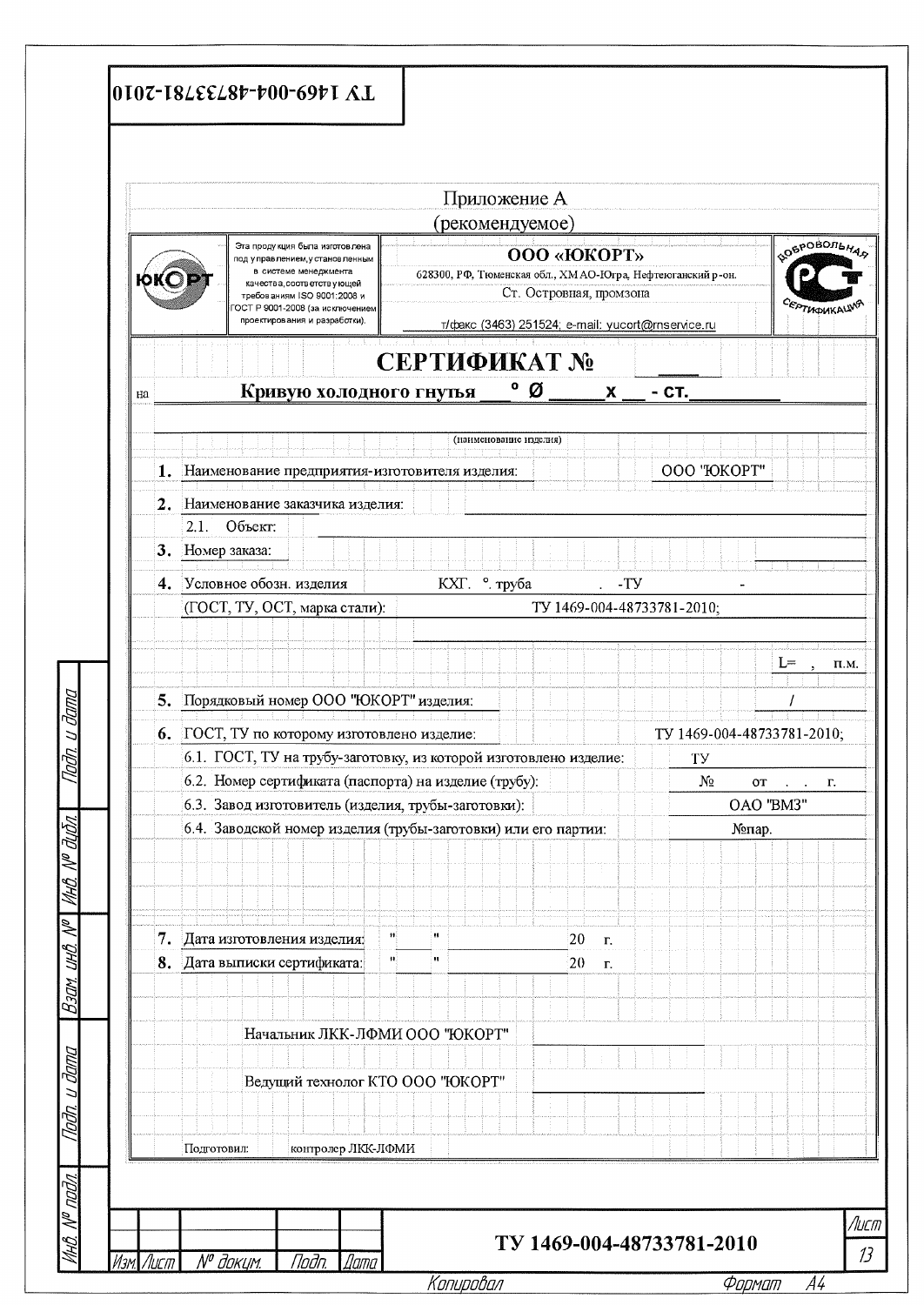|                  |                                                                                                                                                                                                                             | Приложение Б<br>рекомендуемое)                                                                                                                                   |                             |                                                     |  |  |  |  |  |
|------------------|-----------------------------------------------------------------------------------------------------------------------------------------------------------------------------------------------------------------------------|------------------------------------------------------------------------------------------------------------------------------------------------------------------|-----------------------------|-----------------------------------------------------|--|--|--|--|--|
|                  | Эта проду кция была изготовлена<br>под управлением, у становленным<br>в системе менеджмента<br>качества, соответствующей<br>требованиям ISO 9001:2008 и<br>ОСТ Р 9001-2008 (за исключением<br>проектирования и разработки). | <b>OOO «ЮКОРТ»</b><br>628300, РФ, Тюменская обл., ХМАО-Югра, Нефтеюганский р-он.<br>Ст. Островная, промзона<br>т/факс (3463) 251524; e-mail: yucort@rnservice.ru |                             | <b>COEPOBOJILHAR</b><br><b><i>EPTHOLIKALLIN</i></b> |  |  |  |  |  |
|                  |                                                                                                                                                                                                                             | СЕРТИФИКАТ №                                                                                                                                                     |                             |                                                     |  |  |  |  |  |
| Ha               | Кривую холодного гнутья                                                                                                                                                                                                     | Ø<br>$\mathbf{x}$                                                                                                                                                | $-CT.$                      |                                                     |  |  |  |  |  |
|                  |                                                                                                                                                                                                                             | с наружным изоляционным покрытием                                                                                                                                |                             |                                                     |  |  |  |  |  |
|                  |                                                                                                                                                                                                                             | (наименование изделия)                                                                                                                                           |                             |                                                     |  |  |  |  |  |
| 1.               | Наименование предприятия-изготовителя изделия:                                                                                                                                                                              |                                                                                                                                                                  | ООО "ЮКОРТ"                 |                                                     |  |  |  |  |  |
| $\overline{2}$ . | Наименование заказчика изделия:                                                                                                                                                                                             |                                                                                                                                                                  |                             |                                                     |  |  |  |  |  |
| 2.1              | Объект:                                                                                                                                                                                                                     |                                                                                                                                                                  |                             |                                                     |  |  |  |  |  |
| 3. Номер заказа: |                                                                                                                                                                                                                             |                                                                                                                                                                  |                             |                                                     |  |  |  |  |  |
|                  | 4. Условное обозн. изделия                                                                                                                                                                                                  | КХГ. ° труба<br>АНТК/ПН                                                                                                                                          | -Ty                         |                                                     |  |  |  |  |  |
|                  | (ГОСТ, ТУ, ОСТ, марка стали):                                                                                                                                                                                               | 2сл. ТУ 1390-008-01297858-02 ТУ 1469-004-48733781-2010;                                                                                                          |                             |                                                     |  |  |  |  |  |
|                  |                                                                                                                                                                                                                             |                                                                                                                                                                  |                             | L≓<br>П.М.                                          |  |  |  |  |  |
| 5.               | Порядковый номер ООО "ЮКОРТ" изделия:                                                                                                                                                                                       |                                                                                                                                                                  |                             |                                                     |  |  |  |  |  |
|                  |                                                                                                                                                                                                                             |                                                                                                                                                                  |                             |                                                     |  |  |  |  |  |
|                  | 6. ГОСТ, ТУ по которому изготовлено изделие:<br>TV 1469-004-48733781-2010;                                                                                                                                                  |                                                                                                                                                                  |                             |                                                     |  |  |  |  |  |
|                  | 6.1. ГОСТ, ТУ на трубу-заготовку, из которой изготовлено изделие:<br>ΤУ<br>6.2. Номер сертификата (паспорта) на изделие (трубу):                                                                                            |                                                                                                                                                                  |                             |                                                     |  |  |  |  |  |
|                  | 6.3. Завод изготовитель (изделия, трубы-заготовки):                                                                                                                                                                         |                                                                                                                                                                  | N₫                          | OТ<br>Г.<br>$\mathbf{r} = \mathbf{r}$<br>OAO "BM3"  |  |  |  |  |  |
|                  |                                                                                                                                                                                                                             | 6.4. Заводской номер изделия (трубы-заготовки) или его партии:                                                                                                   |                             | №пар.                                               |  |  |  |  |  |
|                  |                                                                                                                                                                                                                             |                                                                                                                                                                  |                             |                                                     |  |  |  |  |  |
| 7.               | Наружное покрытие соответствует:                                                                                                                                                                                            |                                                                                                                                                                  |                             | TV 1390-008-01297858-02                             |  |  |  |  |  |
|                  | 7.1. Марка материала наружного покрытия:                                                                                                                                                                                    |                                                                                                                                                                  | экструдированный полиэтилен |                                                     |  |  |  |  |  |
| 8.               | Толщина покрытия:                                                                                                                                                                                                           |                                                                                                                                                                  | наружного:                  | MM                                                  |  |  |  |  |  |
|                  |                                                                                                                                                                                                                             |                                                                                                                                                                  |                             | кB                                                  |  |  |  |  |  |
| 9.               | Диэлектрическая сплошность:                                                                                                                                                                                                 | наружного покрытия (не менее 5кB/мм + 5кB):                                                                                                                      |                             |                                                     |  |  |  |  |  |
|                  | 10. Адгезия покрытия к стальной поверхности:                                                                                                                                                                                | наружного покрытия:                                                                                                                                              | He Mehee                    | кгс/см                                              |  |  |  |  |  |
|                  | 11. Дата изготовления изделия:                                                                                                                                                                                              | Ħ,<br>$\ddot{\phantom{1}}$<br>20                                                                                                                                 |                             |                                                     |  |  |  |  |  |
|                  | 12. Дата выписки сертификата:                                                                                                                                                                                               | $\Gamma$ .<br>Ħ<br>Ħ<br>20                                                                                                                                       |                             |                                                     |  |  |  |  |  |
|                  |                                                                                                                                                                                                                             | Г.                                                                                                                                                               |                             |                                                     |  |  |  |  |  |
|                  | Начальник ЛКК-ЛФМИ ООО "ЮКОРТ"                                                                                                                                                                                              |                                                                                                                                                                  |                             |                                                     |  |  |  |  |  |
|                  | Ведущий технолог КТО ООО "ЮКОРТ"                                                                                                                                                                                            |                                                                                                                                                                  |                             |                                                     |  |  |  |  |  |
|                  |                                                                                                                                                                                                                             |                                                                                                                                                                  |                             |                                                     |  |  |  |  |  |
|                  |                                                                                                                                                                                                                             |                                                                                                                                                                  |                             |                                                     |  |  |  |  |  |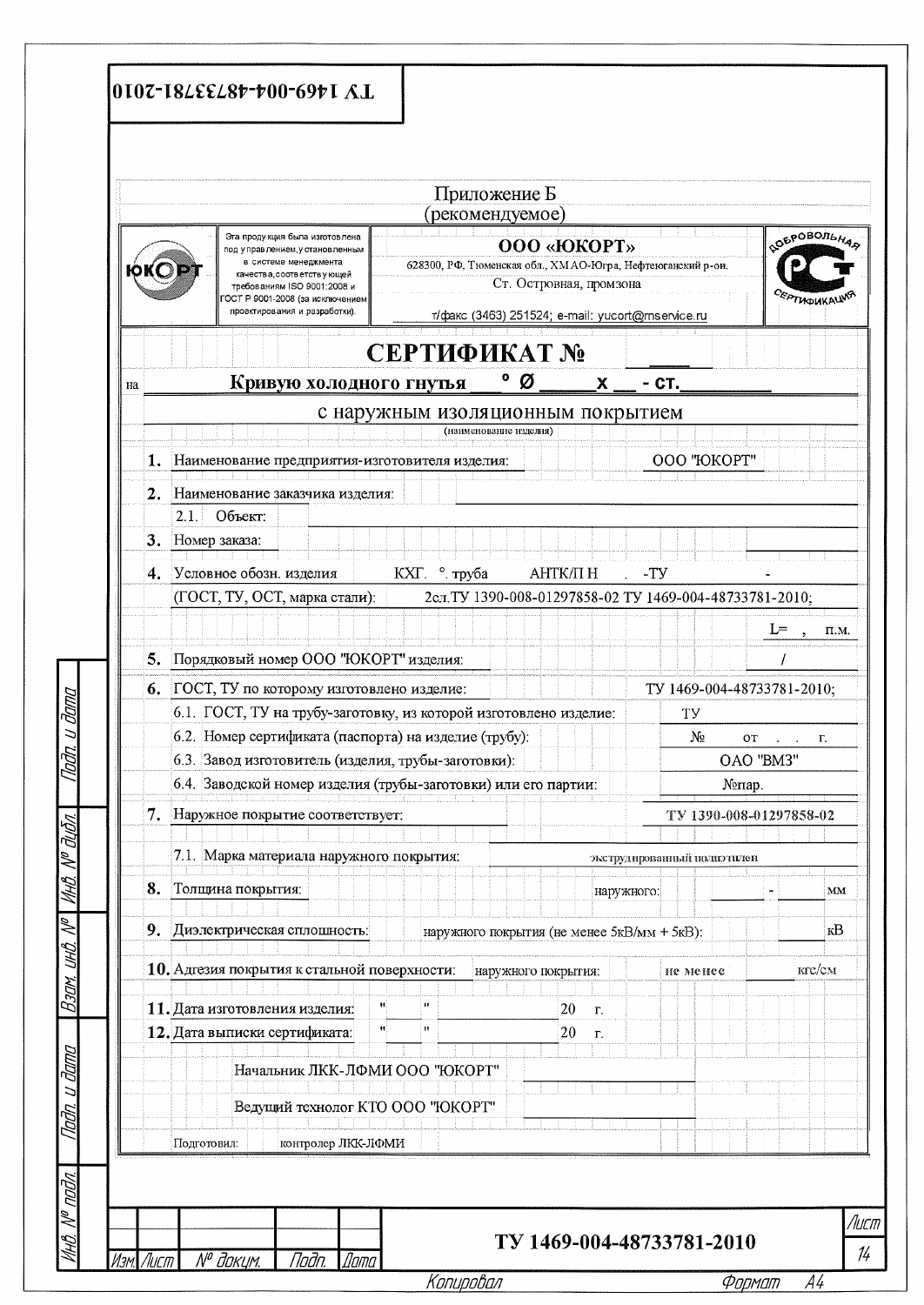|    |                                                                                                                                                                                                                               | Приложение В<br>(рекомендуемое) |                                                                                                                                                                 |                                                          |                              |  |  |  |  |  |
|----|-------------------------------------------------------------------------------------------------------------------------------------------------------------------------------------------------------------------------------|---------------------------------|-----------------------------------------------------------------------------------------------------------------------------------------------------------------|----------------------------------------------------------|------------------------------|--|--|--|--|--|
|    | Эта проду кция была изготов лена<br>под у правлением, у становленным<br>в системе менеджмента<br>качества, соответствующей<br>требованиям ISO 9001:2008 и<br>ОСТ Р 9001-2008 (за исключением<br>проектирования и разработки). |                                 | <b>OOO «ЮКОРТ»</b><br>628300, РФ, Тюменская обл., ХМАО-Югра, Нефтеюганский р-он.<br>Ст. Островная, промзона<br>т/факс (3463) 251524; e-mail: yucort@mservice.ru |                                                          | COBPOBOTILHAD<br>EPTHOMKALLW |  |  |  |  |  |
|    |                                                                                                                                                                                                                               | СЕРТИФИКАТ №                    |                                                                                                                                                                 |                                                          |                              |  |  |  |  |  |
| на | Кривую холодного гнутья                                                                                                                                                                                                       |                                 | ∘ø<br>X                                                                                                                                                         | - CT.                                                    |                              |  |  |  |  |  |
|    | с наружным и внутренним изоляционным покрытием                                                                                                                                                                                |                                 |                                                                                                                                                                 |                                                          |                              |  |  |  |  |  |
|    |                                                                                                                                                                                                                               | (наименование изделия)          |                                                                                                                                                                 |                                                          |                              |  |  |  |  |  |
| 1. | Наименование предприятия-изготовителя изделия:                                                                                                                                                                                |                                 |                                                                                                                                                                 | ООО "ЮКОРТ"                                              |                              |  |  |  |  |  |
| 2. | Наименование заказчика изделия:                                                                                                                                                                                               |                                 |                                                                                                                                                                 |                                                          |                              |  |  |  |  |  |
|    | Объект:<br>2.1.                                                                                                                                                                                                               |                                 |                                                                                                                                                                 |                                                          |                              |  |  |  |  |  |
|    | 3. Номер заказа:                                                                                                                                                                                                              |                                 |                                                                                                                                                                 |                                                          |                              |  |  |  |  |  |
|    | 4. Условное обозн. изделия                                                                                                                                                                                                    | КХГ. ° труба                    | АНТК/П ВН                                                                                                                                                       | $-TY$                                                    |                              |  |  |  |  |  |
|    | (ГОСТ, ТУ, ОСТ, марка стали):                                                                                                                                                                                                 |                                 |                                                                                                                                                                 | 2сл. ТУ 1390-008-01297858-02, ТУ 139000-012-01297858-01, |                              |  |  |  |  |  |
|    |                                                                                                                                                                                                                               |                                 | TY 1469-004-48733781-2010;                                                                                                                                      |                                                          |                              |  |  |  |  |  |
|    |                                                                                                                                                                                                                               |                                 |                                                                                                                                                                 |                                                          | $L =$<br>П.М.                |  |  |  |  |  |
| 5. | Порядковый номер ООО "ЮКОРТ" изделия:                                                                                                                                                                                         |                                 |                                                                                                                                                                 |                                                          |                              |  |  |  |  |  |
|    | 6. ГОСТ, ТУ по которому изготовлено изделие:                                                                                                                                                                                  |                                 |                                                                                                                                                                 | TY 1469-004-48733781-2010;                               |                              |  |  |  |  |  |
|    | 6.1. ГОСТ, ТУ на трубу-заготовку, из которой изготовлено изделие:<br>ΤУ                                                                                                                                                       |                                 |                                                                                                                                                                 |                                                          |                              |  |  |  |  |  |
|    | 6.2. Номер сертификата (паспорта) на изделие (трубу):<br>N∘                                                                                                                                                                   |                                 |                                                                                                                                                                 |                                                          |                              |  |  |  |  |  |
|    | 6.3. Завод изготовитель (изделия, трубы-заготовки):                                                                                                                                                                           |                                 |                                                                                                                                                                 | OТ<br>OAO "BM3"                                          | r.<br>$\cdots$               |  |  |  |  |  |
|    | 6.4. Заводской номер изделия (трубы-заготовки) или его партии:                                                                                                                                                                |                                 |                                                                                                                                                                 | №пар.                                                    |                              |  |  |  |  |  |
| 7. | Внутреннее и наружное покрытие соответствует:                                                                                                                                                                                 |                                 |                                                                                                                                                                 | TY 139000-012-01297858-01                                |                              |  |  |  |  |  |
|    |                                                                                                                                                                                                                               |                                 | внутреннее<br>наружное                                                                                                                                          | TY 1390-008-01297858-02                                  |                              |  |  |  |  |  |
|    | 7.1. Марка материала внутреннего покрытия:                                                                                                                                                                                    |                                 |                                                                                                                                                                 |                                                          |                              |  |  |  |  |  |
|    | 7.2. Марка материала наружного покрытия:                                                                                                                                                                                      | экструдированный полиэтичен     | двухкомпонентная эпоксидная эмаль ТРЭПП-ТР                                                                                                                      |                                                          |                              |  |  |  |  |  |
|    |                                                                                                                                                                                                                               |                                 |                                                                                                                                                                 |                                                          |                              |  |  |  |  |  |
| 8. | Толщина покрытия:                                                                                                                                                                                                             |                                 | внутреннего:                                                                                                                                                    |                                                          | MKM                          |  |  |  |  |  |
|    |                                                                                                                                                                                                                               |                                 | наружного:                                                                                                                                                      |                                                          | MМ<br>ĸB                     |  |  |  |  |  |
| 9. | Диэлектрическая сплошность:                                                                                                                                                                                                   |                                 | внутреннего покрытия (3 5 В/мкм):                                                                                                                               |                                                          | кB                           |  |  |  |  |  |
|    |                                                                                                                                                                                                                               |                                 | наружного покрытия (не менее 5кВ/мм + 5кВ):                                                                                                                     |                                                          | балл                         |  |  |  |  |  |
|    | 10. Адгезия покрытия к стальной поверхности:                                                                                                                                                                                  |                                 | внутреннего покрытия:                                                                                                                                           |                                                          | кгс/см                       |  |  |  |  |  |
|    | $\mathbf{H}$                                                                                                                                                                                                                  | Ħ                               | наружного покрытия:                                                                                                                                             | He Menee                                                 |                              |  |  |  |  |  |
|    | 11. Дата изготовления изделия:<br>пĮ                                                                                                                                                                                          |                                 | 20<br>Г.                                                                                                                                                        |                                                          |                              |  |  |  |  |  |
|    | 12. Дата выписки сертификата:                                                                                                                                                                                                 |                                 | 20<br>Г.                                                                                                                                                        |                                                          |                              |  |  |  |  |  |
|    | Начальник ЛКК-ЛФМИ ООО "ЮКОРТ"                                                                                                                                                                                                |                                 |                                                                                                                                                                 |                                                          |                              |  |  |  |  |  |
|    | Ведущий технолог КТО ООО "ЮКОРТ"                                                                                                                                                                                              |                                 |                                                                                                                                                                 |                                                          |                              |  |  |  |  |  |
|    |                                                                                                                                                                                                                               |                                 |                                                                                                                                                                 |                                                          |                              |  |  |  |  |  |
|    | контролер ЛКК-ЛФМИ<br>Подготовил:                                                                                                                                                                                             |                                 |                                                                                                                                                                 |                                                          |                              |  |  |  |  |  |

<u>Nurupuuun</u>

י וושרישע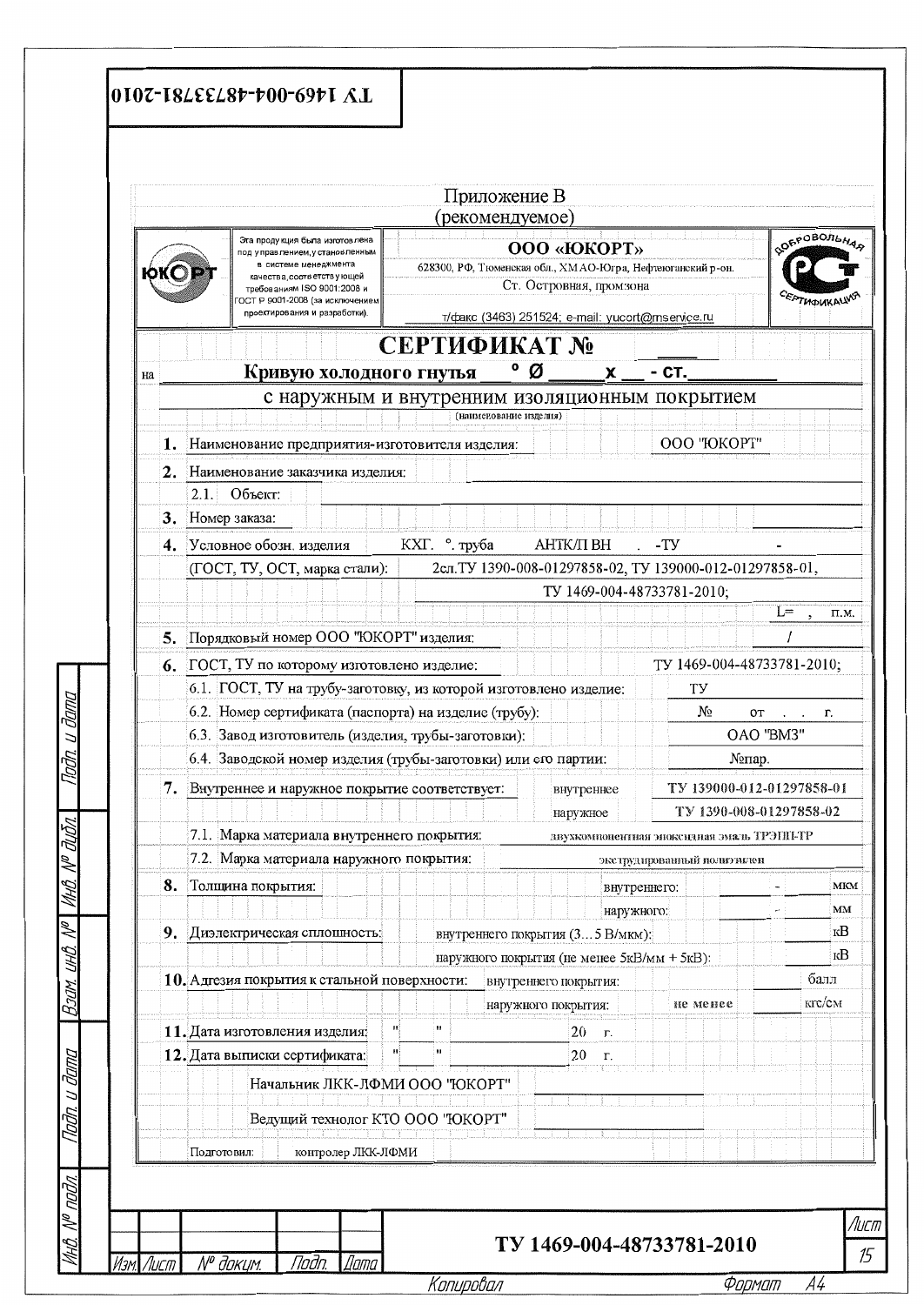|    |                                                               |                                                                                                                                                                                                                                | Приложение Г<br>(рекомендуемое)    |                                                                                                                                                                            |                            |                                                  |  |  |  |  |  |  |
|----|---------------------------------------------------------------|--------------------------------------------------------------------------------------------------------------------------------------------------------------------------------------------------------------------------------|------------------------------------|----------------------------------------------------------------------------------------------------------------------------------------------------------------------------|----------------------------|--------------------------------------------------|--|--|--|--|--|--|
|    |                                                               | Эта проду кция была изготов лена<br>под у правлением, у становленным<br>в системе менеджмента<br>качества, соответству ющей<br>требованиям ISO 9001:2008 и<br>ОСТ Р 9001-2008 (за исключением<br>проектирования и разработки). |                                    | <b>OOO</b> « <b>IOKOPT</b> »<br>628300, РФ, Тюменская обл., ХМАО-Югра, Нефтеюганский р-он.<br>Ст. Островная, промзона<br>т/факс (3463) 251524; e-mail: yucort@rnservice.ru |                            | <b>DEPOBOJILHAS</b><br><b><i>CEPTHOMKALL</i></b> |  |  |  |  |  |  |
|    |                                                               |                                                                                                                                                                                                                                | СЕРТИФИКАТ №                       |                                                                                                                                                                            |                            |                                                  |  |  |  |  |  |  |
| нa |                                                               | Кривую холодного гнутья                                                                                                                                                                                                        | ∘ø                                 | X                                                                                                                                                                          | - CT.                      |                                                  |  |  |  |  |  |  |
|    | с внутренним изоляционным покрытием<br>(наименование изделия) |                                                                                                                                                                                                                                |                                    |                                                                                                                                                                            |                            |                                                  |  |  |  |  |  |  |
|    |                                                               |                                                                                                                                                                                                                                |                                    |                                                                                                                                                                            |                            |                                                  |  |  |  |  |  |  |
|    |                                                               | 1. Наименование предприятия-изготовителя изделия:                                                                                                                                                                              |                                    |                                                                                                                                                                            | ООО "ЮКОРТ"                |                                                  |  |  |  |  |  |  |
|    |                                                               | 2. Наименование заказчика изделия:                                                                                                                                                                                             |                                    |                                                                                                                                                                            |                            |                                                  |  |  |  |  |  |  |
|    | 2.1.                                                          | Объект:                                                                                                                                                                                                                        |                                    |                                                                                                                                                                            |                            |                                                  |  |  |  |  |  |  |
|    |                                                               | 3. Номер заказа:                                                                                                                                                                                                               |                                    |                                                                                                                                                                            |                            |                                                  |  |  |  |  |  |  |
|    |                                                               | АНТК/ПВ<br>-TY<br>4. Условное обозн. изделия<br>КХГ. ° труба                                                                                                                                                                   |                                    |                                                                                                                                                                            |                            |                                                  |  |  |  |  |  |  |
|    |                                                               | TV 139000-012-01297858-01, TV 1469-004-48733781-2010;<br>(ГОСТ, ТУ, ОСТ, марка стали):                                                                                                                                         |                                    |                                                                                                                                                                            |                            |                                                  |  |  |  |  |  |  |
|    |                                                               |                                                                                                                                                                                                                                |                                    |                                                                                                                                                                            |                            |                                                  |  |  |  |  |  |  |
|    | $L =$<br>П.М.<br>$\cdot$                                      |                                                                                                                                                                                                                                |                                    |                                                                                                                                                                            |                            |                                                  |  |  |  |  |  |  |
|    | 5. Порядковый номер ООО "ЮКОРТ" изделия:                      |                                                                                                                                                                                                                                |                                    |                                                                                                                                                                            |                            |                                                  |  |  |  |  |  |  |
|    |                                                               | 6. ГОСТ, ТУ по которому изготовлено изделие:                                                                                                                                                                                   |                                    |                                                                                                                                                                            | TV 1469-004-48733781-2010; |                                                  |  |  |  |  |  |  |
|    |                                                               | 6.1. ГОСТ, ТУ на трубу-заготовку, из которой изготовлено изделие:                                                                                                                                                              |                                    |                                                                                                                                                                            | TУ                         |                                                  |  |  |  |  |  |  |
|    |                                                               | 6.2. Номер сертификата (паспорта) на изделие (трубу):                                                                                                                                                                          |                                    |                                                                                                                                                                            | No                         | OТ<br>г.                                         |  |  |  |  |  |  |
|    |                                                               | 6.3. Завод изготовитель (изделия, трубы-заготовки):                                                                                                                                                                            |                                    |                                                                                                                                                                            | OAO "BM3"<br>№пар.         |                                                  |  |  |  |  |  |  |
|    |                                                               | 6.4. Заводской номер изделия (трубы-заготовки) или его партии:                                                                                                                                                                 |                                    |                                                                                                                                                                            |                            |                                                  |  |  |  |  |  |  |
|    |                                                               | 7. Внутреннее покрытие соответствует:                                                                                                                                                                                          |                                    | TY 139000-012-01297858-01                                                                                                                                                  |                            |                                                  |  |  |  |  |  |  |
|    |                                                               |                                                                                                                                                                                                                                |                                    |                                                                                                                                                                            |                            |                                                  |  |  |  |  |  |  |
|    |                                                               | 7.1. Марка материала внутреннего покрытия:                                                                                                                                                                                     |                                    | двухкомпонентная эпоксидная эмаль ТРЭШ-ТР                                                                                                                                  |                            |                                                  |  |  |  |  |  |  |
|    |                                                               |                                                                                                                                                                                                                                |                                    |                                                                                                                                                                            |                            |                                                  |  |  |  |  |  |  |
| 8. |                                                               | Толщина покрытия:                                                                                                                                                                                                              |                                    |                                                                                                                                                                            |                            | MKM                                              |  |  |  |  |  |  |
|    |                                                               |                                                                                                                                                                                                                                |                                    |                                                                                                                                                                            |                            |                                                  |  |  |  |  |  |  |
| 9. |                                                               | Диэлектрическая сплошность:                                                                                                                                                                                                    |                                    | внутреннего покрытия (3 5 В/мкм):                                                                                                                                          |                            | ĸB                                               |  |  |  |  |  |  |
|    |                                                               |                                                                                                                                                                                                                                |                                    |                                                                                                                                                                            |                            |                                                  |  |  |  |  |  |  |
|    |                                                               | 10. Адгезия покрытия к стальной поверхности:                                                                                                                                                                                   | внутреннего покрытия:              |                                                                                                                                                                            | балл                       |                                                  |  |  |  |  |  |  |
|    |                                                               |                                                                                                                                                                                                                                |                                    |                                                                                                                                                                            |                            |                                                  |  |  |  |  |  |  |
|    |                                                               | 11. Дата изготовления изделия:                                                                                                                                                                                                 | $\pmb{\mathsf{H}}$<br>$\mathbf{H}$ | 20<br>Г.                                                                                                                                                                   |                            |                                                  |  |  |  |  |  |  |
|    |                                                               | 12. Дата выписки сертификата:                                                                                                                                                                                                  | w                                  | 20<br>Г.                                                                                                                                                                   |                            |                                                  |  |  |  |  |  |  |
|    |                                                               |                                                                                                                                                                                                                                |                                    |                                                                                                                                                                            |                            |                                                  |  |  |  |  |  |  |
|    |                                                               | Начальник ЛКК-ЛФМИ ООО "ЮКОРТ"                                                                                                                                                                                                 |                                    |                                                                                                                                                                            |                            |                                                  |  |  |  |  |  |  |
|    |                                                               | Ведущий технолог КТО ООО "ЮКОРТ"                                                                                                                                                                                               |                                    |                                                                                                                                                                            |                            |                                                  |  |  |  |  |  |  |
|    |                                                               |                                                                                                                                                                                                                                |                                    |                                                                                                                                                                            |                            |                                                  |  |  |  |  |  |  |
|    | Подготовил:                                                   | контролер ЛКК-ЛФМИ                                                                                                                                                                                                             |                                    |                                                                                                                                                                            |                            |                                                  |  |  |  |  |  |  |

<u>Формат А4</u>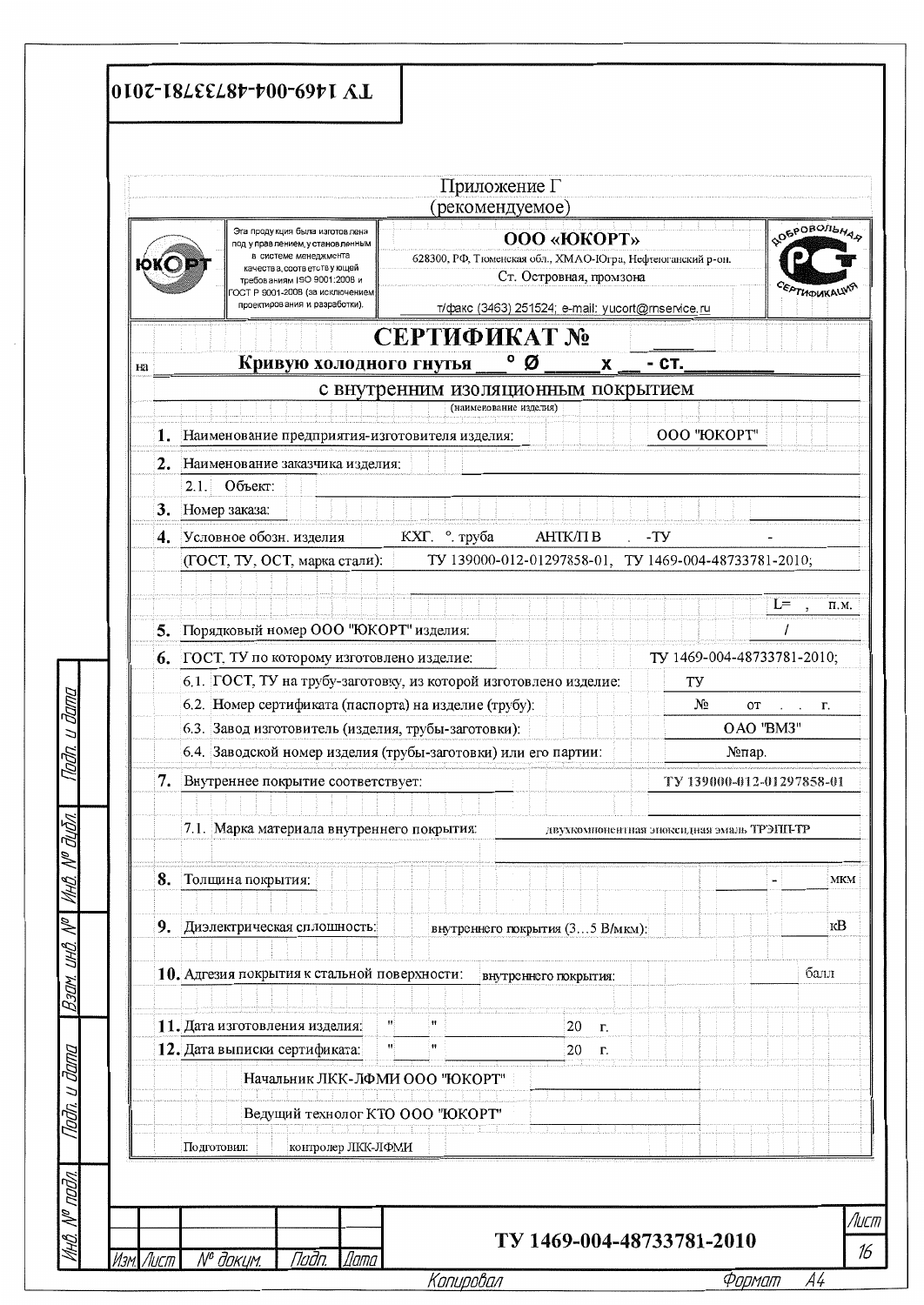## 0107-182εε28++00-69+1 Λ.Ι.

Tadn. u đama

MHO. N<sup>o</sup> đườn.

 $\mathbb{R}$ 

Взам. инв.

dana  $\overline{a}$ Thith

 $\bar{\mathcal{N}}^{\rho}$  nadn.

huh

## ССЫЛОЧНЫЕ НОРМАТИВНЫЕ ДОКУМЕНТЫ

| Обозначение документа, на который дана ссылка                                                                                                           | Номер раздела,<br>подраздела, пункта,<br>подпункта, пере<br>чис- ления,<br>приложения,<br>разрабат ываемого<br>документа, в кото<br>-ром дана ссылка |
|---------------------------------------------------------------------------------------------------------------------------------------------------------|------------------------------------------------------------------------------------------------------------------------------------------------------|
| ГОСТ 12.3.002-2014 Система стандартов<br>безопасности труда. Процессы производственные.<br>Общие требования безопасности                                | $\pi$ .2.4                                                                                                                                           |
| ГОСТ Р 12.3.052-2020 Система стандартов<br>безопасности труда. Строительство. Работы<br>антикоррозионные. Требования безопасности                       | $\pi$ .2.4                                                                                                                                           |
| ГОСТ 24950-2019 Отводы гнутые и вставки кривые на<br>поворотах линейной части стальных трубопроводов.<br>Технические условия                            | общие требования                                                                                                                                     |
| <b>СНиП III-42-80</b><br>Магистральные трубопроводы                                                                                                     | $\pi.\pi.1.2.10, 2.5, 2.6$                                                                                                                           |
| СНиП 23-05-95 Строительные нормы и правила.<br>Естественное и искусственное освещение.                                                                  | $\pi$ .5.1                                                                                                                                           |
| ВСН 004-88 Ведомственные строительные нормы.<br>Строительство магистральных трубопроводов.<br>Технология и организация.                                 | $\pi$ .7.1                                                                                                                                           |
| ВСН 008-88 Ведомственные строительные нормы.<br>Строительство магистральных и промысловых<br>трубопроводов. Противокоррозионная и тепловая<br>изоляция. | $\pi$ .7.1                                                                                                                                           |
| ВСН 012-88 Ведомственные строительные нормы.<br>Строительство магистральных и промысловых<br>трубопроводов Контроль качества и приёмк а работ           | $\Pi$ .4.5                                                                                                                                           |
|                                                                                                                                                         |                                                                                                                                                      |
| TV 1469-004-48733781-2010                                                                                                                               |                                                                                                                                                      |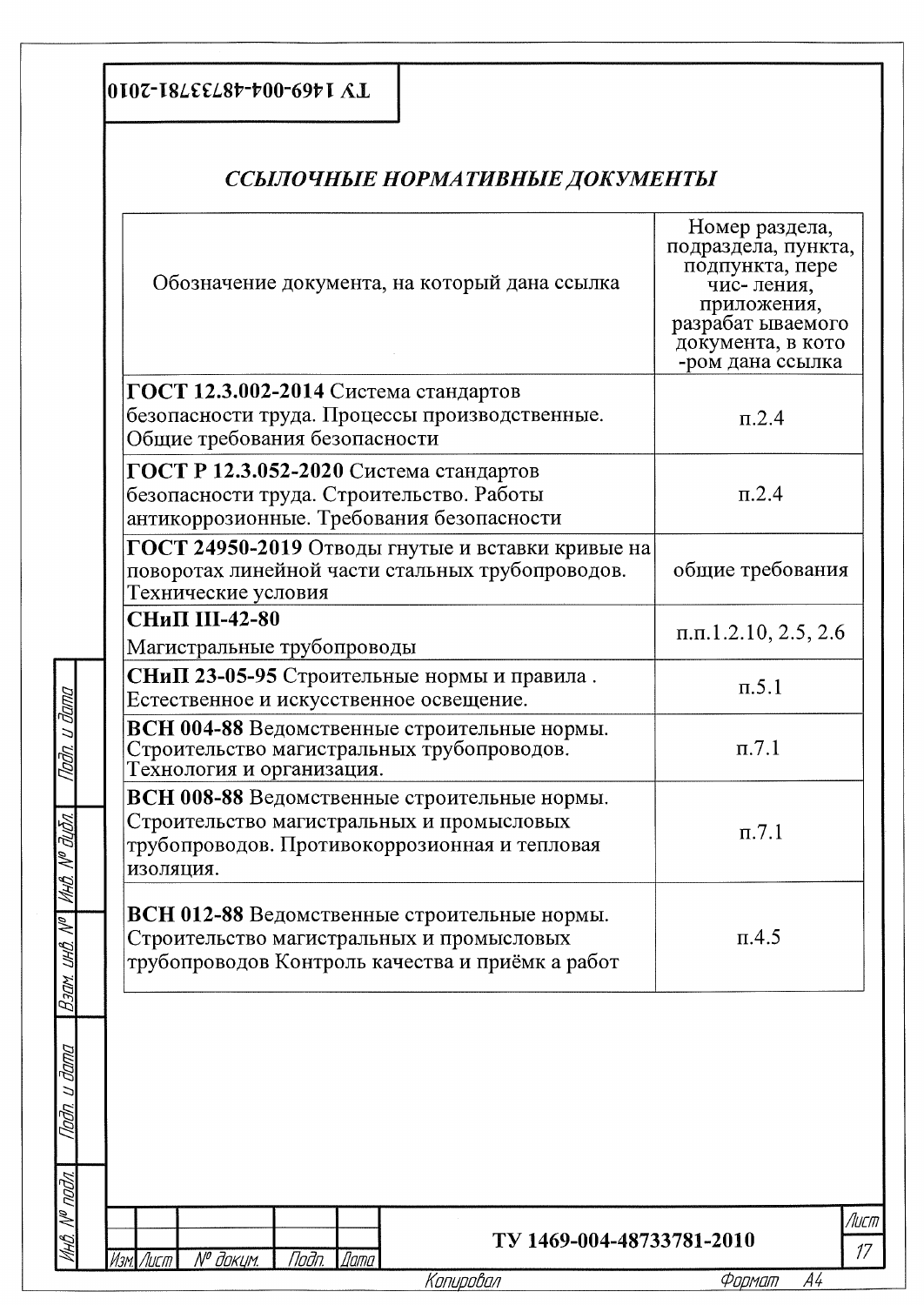|                           |                                             |                           |                                                                       |                                   |                                    | Лист регистрации изменений            |                                                                     |                            |                   |
|---------------------------|---------------------------------------------|---------------------------|-----------------------------------------------------------------------|-----------------------------------|------------------------------------|---------------------------------------|---------------------------------------------------------------------|----------------------------|-------------------|
| Терв примен.              | $M$ зм $\parallel$                          | $H$ e $H$ -<br><b>НЫХ</b> | Номера листов<br><i>изме- заме- новых анну-</i><br>HEH-<br><b>НЫХ</b> | лиро-<br>$\vec{BA}$<br><b>НЫХ</b> | Bcezo<br>листов<br>В докум         | $\mathcal{N}^{\mathcal{O}}$<br>докум. | Входящий Nº<br>conpobodu-<br>тельного<br>документа<br><u>u đama</u> | Подпись                    | Dama              |
|                           | $\boldsymbol{\Lambda}$                      |                           | 4                                                                     |                                   | 19                                 |                                       | Unbenseme NZ Paenopemente                                           |                            | 24.05.<br>2011 P. |
| npab. Nº                  | $\overline{2}$                              |                           | 7,17                                                                  |                                   | 19                                 | Usbenjenne V 2121<br>om 13.04.2021 r. |                                                                     | Cypel                      | 13.04.<br>20212   |
|                           |                                             |                           |                                                                       |                                   |                                    |                                       |                                                                     |                            |                   |
|                           |                                             |                           |                                                                       |                                   |                                    |                                       |                                                                     |                            |                   |
| n, u đana<br>BQ           |                                             |                           |                                                                       |                                   |                                    |                                       |                                                                     |                            |                   |
| Инб. № дубл.              |                                             |                           |                                                                       |                                   |                                    |                                       |                                                                     |                            |                   |
| Baam uhB N <sup>o</sup>   |                                             |                           |                                                                       |                                   |                                    |                                       |                                                                     |                            |                   |
| Tadn u dama               |                                             |                           |                                                                       | Tloðn.                            | $\overline{\mathit{I} \mathit{a}}$ |                                       | TV 1469-004-48733781-2010                                           |                            |                   |
| MHB. N <sup>o</sup> nodn. | Разраб<br><b>Πров.</b><br>Н. контр.<br>Утв. | Изм Лист                  | № докум.                                                              |                                   |                                    | Копировал                             | Лит.                                                                | Лист<br>18<br>A4<br>Формат | Листов<br>19      |